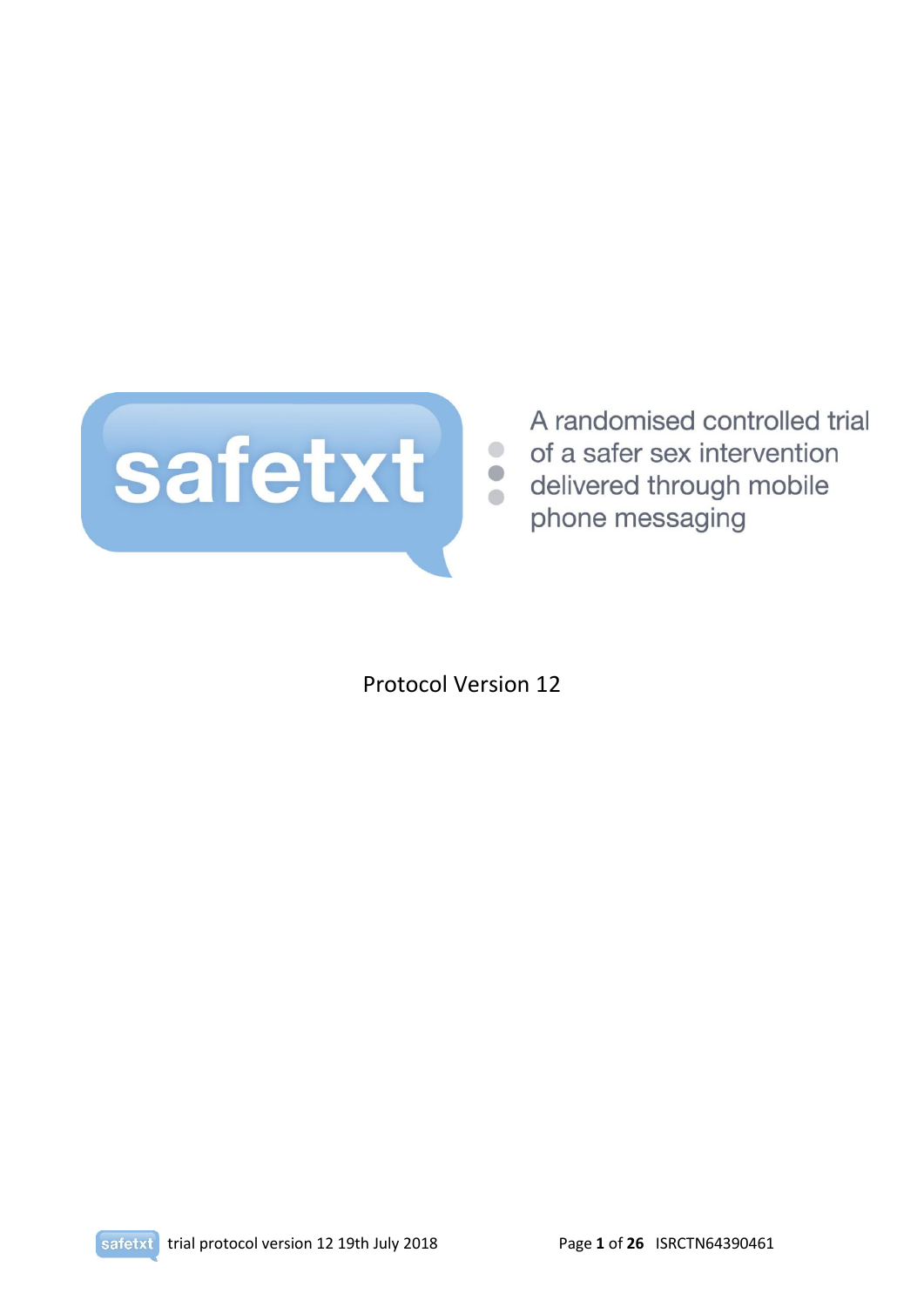safetxt: a randomised controlled trial of a safer sex intervention

## **Main Contacts**

Chief Investigator: Dr Caroline Free, London School of Hygiene & Tropical Medicine

Sponsor: London School of Hygiene & Tropical Medicine

Funder: NIHR

Clinical Trials Unit: London School of Hygiene & Tropical Medicine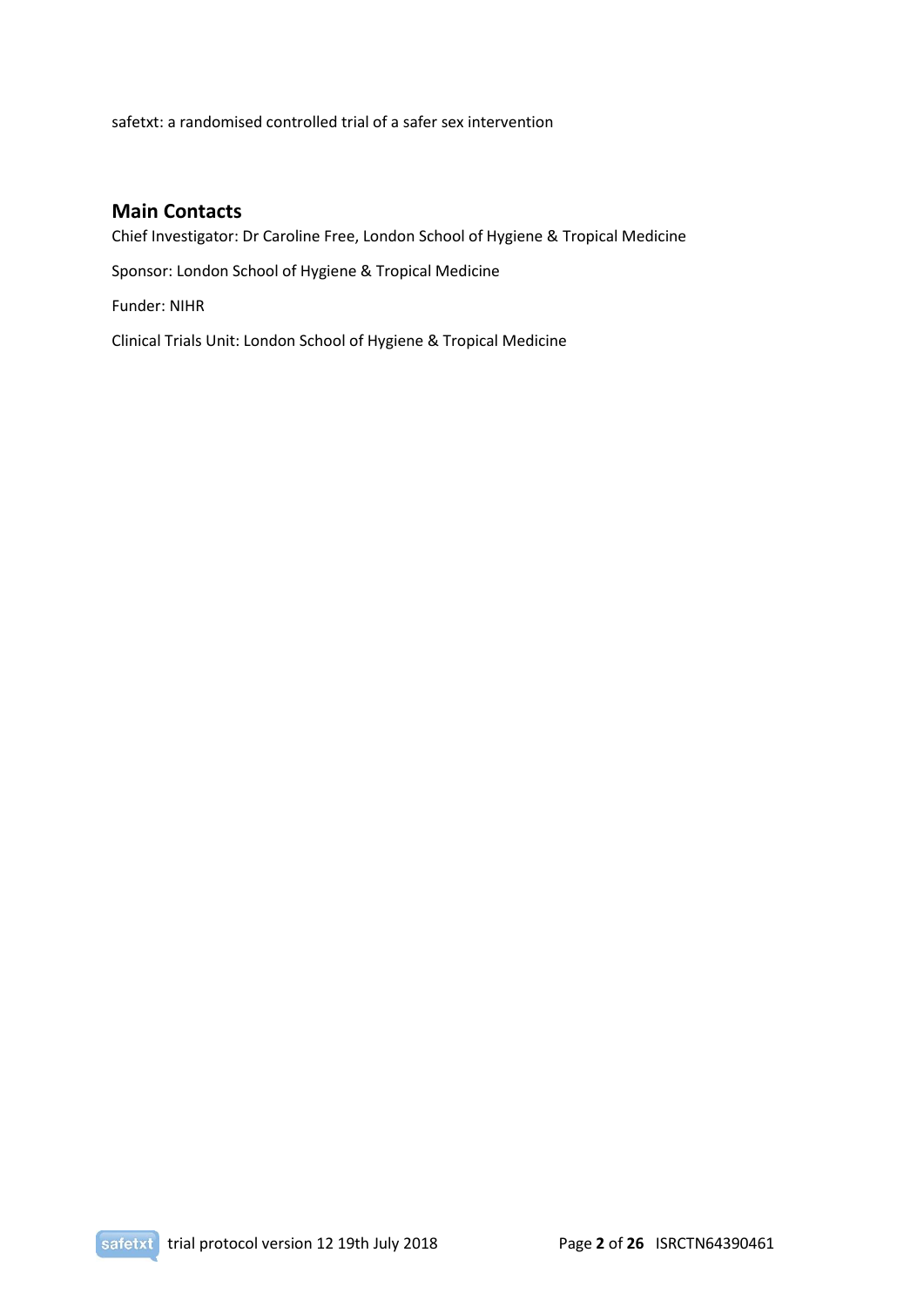## **Contents**

| 1. |     |  |
|----|-----|--|
|    | 1.1 |  |
|    | 1.2 |  |
| 2. |     |  |
|    |     |  |
|    |     |  |
|    |     |  |
|    |     |  |
|    |     |  |
|    |     |  |
| 3. |     |  |
| 4. |     |  |
|    |     |  |
|    |     |  |
| 5. |     |  |
|    |     |  |
|    |     |  |
|    |     |  |
|    |     |  |
|    |     |  |
| 6. |     |  |
|    |     |  |
|    |     |  |
|    |     |  |
|    |     |  |
|    |     |  |
| 7. |     |  |
|    |     |  |
|    |     |  |
|    |     |  |
| 8. |     |  |
|    |     |  |
|    |     |  |
|    |     |  |
|    |     |  |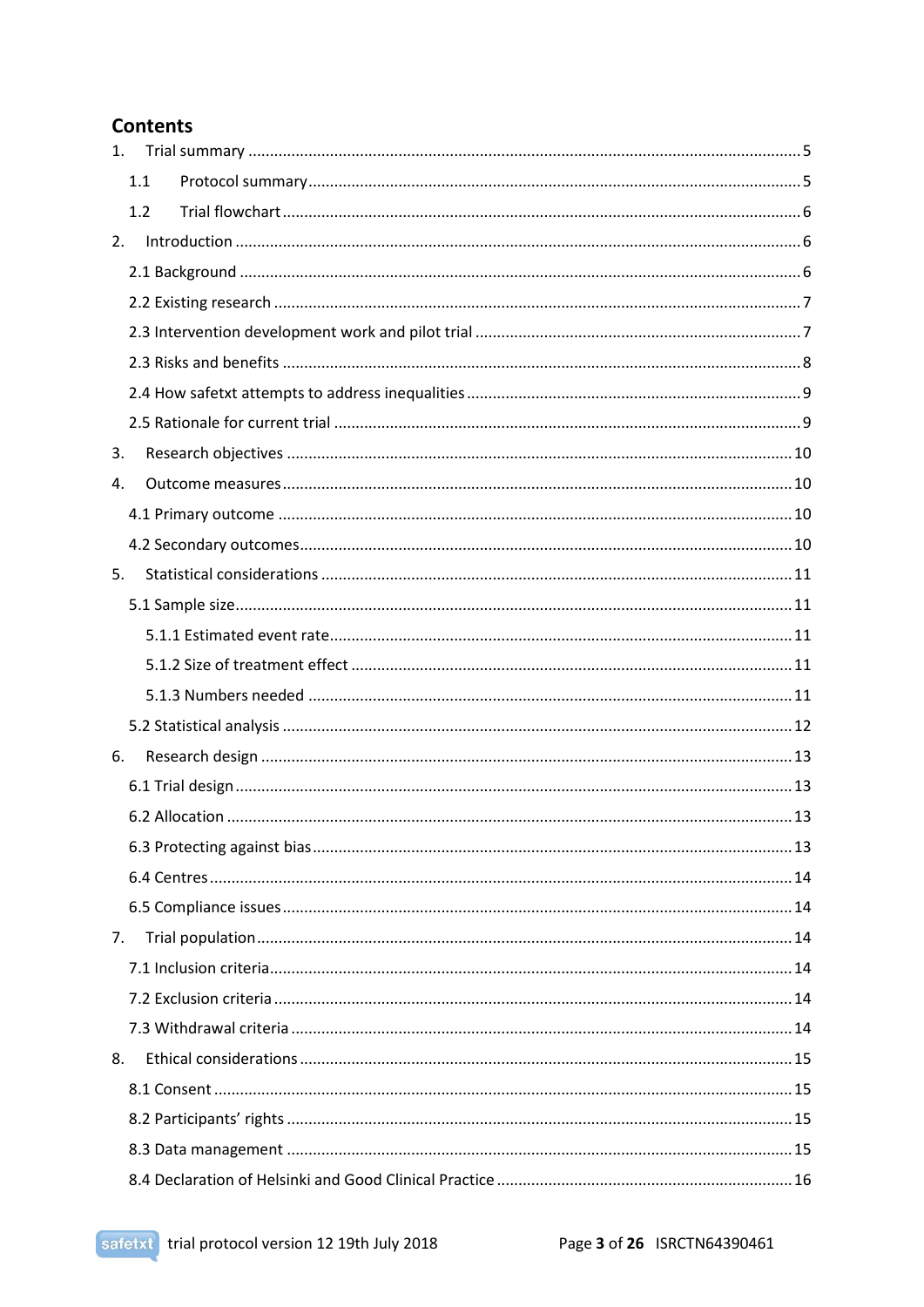|     | 8.6.1 How safetxt takes into account the socio-economic position of research participants and |  |
|-----|-----------------------------------------------------------------------------------------------|--|
| 9.  |                                                                                               |  |
|     |                                                                                               |  |
|     |                                                                                               |  |
|     |                                                                                               |  |
| 10. |                                                                                               |  |
|     |                                                                                               |  |
|     |                                                                                               |  |
|     |                                                                                               |  |
| 11. |                                                                                               |  |
|     |                                                                                               |  |
|     |                                                                                               |  |
|     |                                                                                               |  |
| 12. |                                                                                               |  |
| 13. |                                                                                               |  |
|     |                                                                                               |  |
|     |                                                                                               |  |
|     |                                                                                               |  |
|     |                                                                                               |  |
| 14. |                                                                                               |  |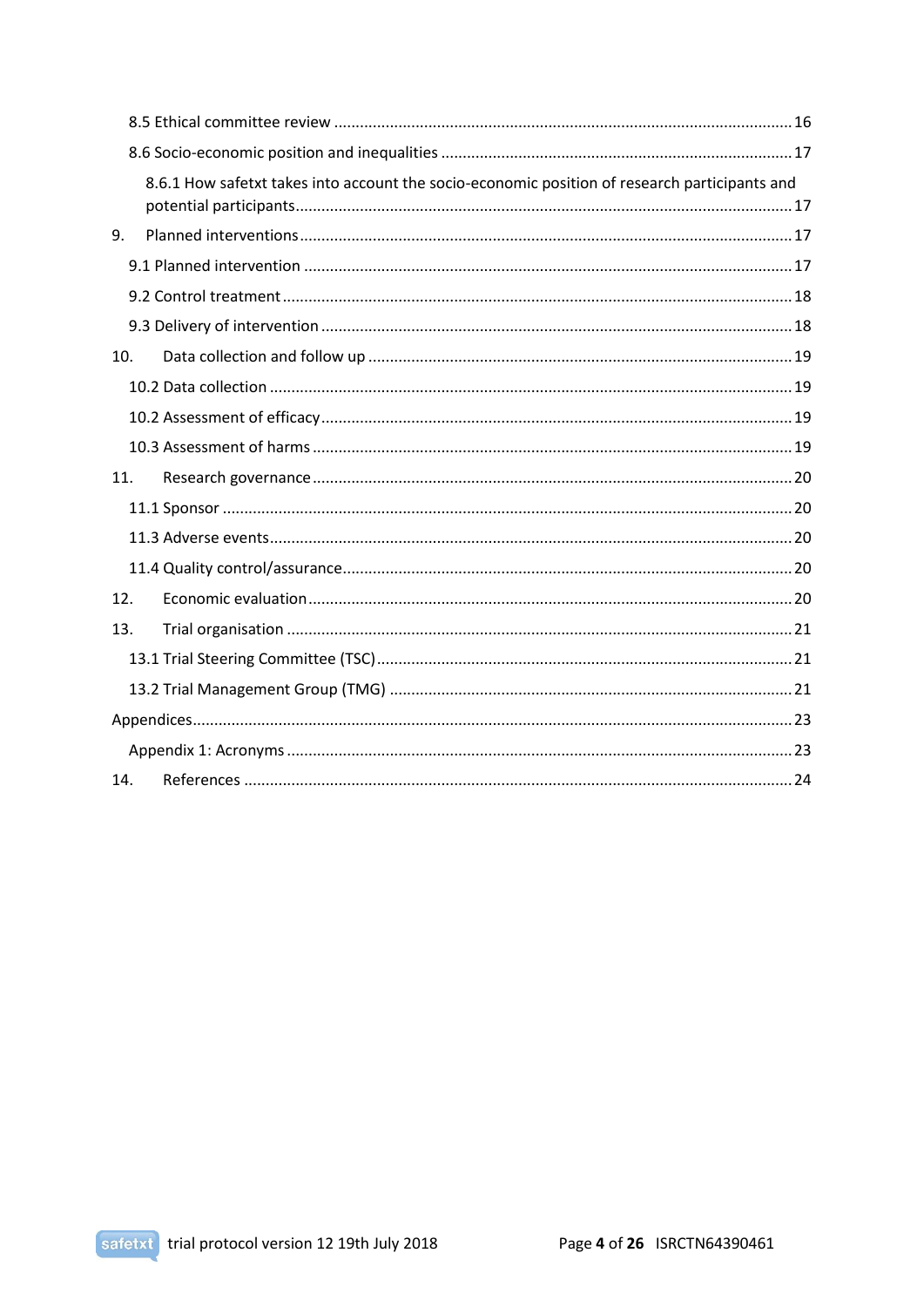## <span id="page-4-1"></span><span id="page-4-0"></span>**1. Trial summary**

## **Protocol summary**

<span id="page-4-2"></span>

| <b>Trial title</b>        | A randomised controlled trial of an intervention delivered by mobile phone<br>messaging to reduce sexually transmitted infections (STI) by increasing sexual |  |  |
|---------------------------|--------------------------------------------------------------------------------------------------------------------------------------------------------------|--|--|
|                           | health precaution behaviours in young people.                                                                                                                |  |  |
| Objectives                | To establish the effectiveness of a safer sex intervention delivered by mobile                                                                               |  |  |
|                           | phone messaging on STI infection at one year.                                                                                                                |  |  |
|                           | To establish the effect of the intervention on partner notification and                                                                                      |  |  |
|                           | condom use at 4 weeks.                                                                                                                                       |  |  |
|                           | To establish the effect of the intervention on partner notification, condom                                                                                  |  |  |
|                           | use and STI testing at one year.                                                                                                                             |  |  |
|                           | To explore which components of the intervention are effective by collecting                                                                                  |  |  |
|                           | data on the theoretical constructs influenced by the intervention components                                                                                 |  |  |
|                           | and on the pathway to behaviour change.                                                                                                                      |  |  |
|                           | To establish the costs and cost-effectiveness of the intervention.                                                                                           |  |  |
| <b>Trial design</b>       | A single blind randomised controlled trial to establish the effects of a safer                                                                               |  |  |
|                           | sex intervention delivered by text message.                                                                                                                  |  |  |
| Primary endpoint          | Cumulative incidence of Chlamydia and gonorrhoea infection at one year.                                                                                      |  |  |
| Inclusion criteria        | Either;<br>$\bullet$                                                                                                                                         |  |  |
|                           | have received a positive Chlamydia or gonorrhoea test result or have                                                                                         |  |  |
|                           | been diagnosed with NSU in the last two weeks                                                                                                                |  |  |
|                           | Or have started treatment for Chlamydia, gonorrhoea or NSU in the                                                                                            |  |  |
|                           | last two weeks                                                                                                                                               |  |  |
|                           | own a personal mobile phone                                                                                                                                  |  |  |
|                           | be aged 16 to 24 (according to clinic data)                                                                                                                  |  |  |
|                           | be able to provide informed consent (patients who lack mental capacity                                                                                       |  |  |
|                           | and those unable to understand English will not be recruited)                                                                                                |  |  |
| <b>Exclusion criteria</b> | known to be a sexual partner of someone already recruited to the trial<br>$\bullet$                                                                          |  |  |
|                           |                                                                                                                                                              |  |  |
| Sample size and           | Sample size = 6250                                                                                                                                           |  |  |
| enrolment                 | Recruitment start date: 1st April 2016                                                                                                                       |  |  |
|                           | Recruitment end date: 31 <sup>st</sup> December 2018                                                                                                         |  |  |
|                           | Follow-up end date: To be confirmed                                                                                                                          |  |  |
|                           | Number of centres: - 30+ NHS trusts, additional_GP services to be confirmed                                                                                  |  |  |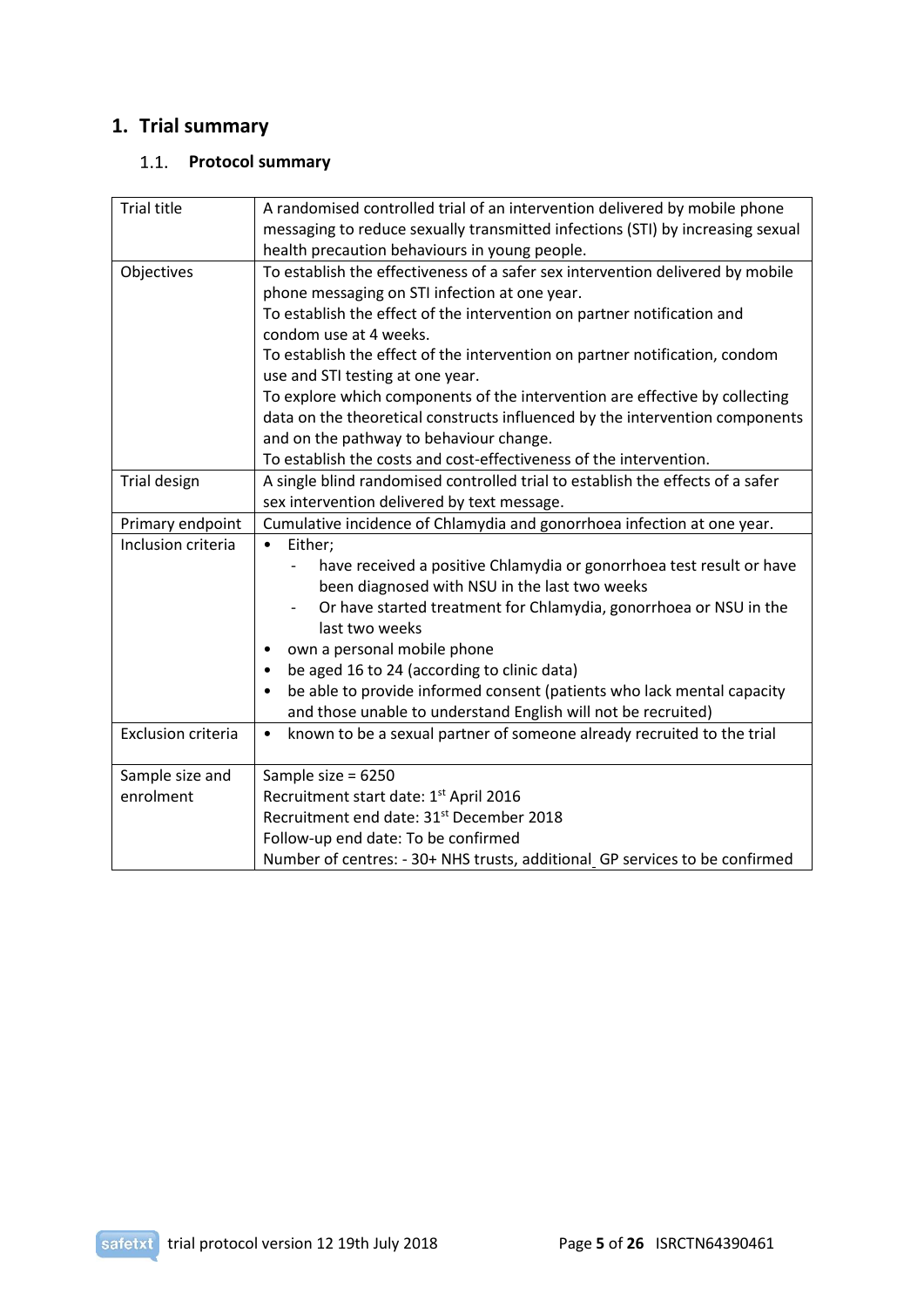## **Trial flowchart**



\*For specified frequency of intervention and control see section 9.1.

## <span id="page-5-1"></span><span id="page-5-0"></span>**2. Introduction**

#### $2.1.$ **Background**

Younger people bear the heaviest burden of sexually transmitted infections (STIs) such as Chlamydia and gonorrhoea, and their long-term adverse health effects including ectopic pregnancy and subfertility [\(1,](#page-23-0) [2\)](#page-23-1). The risk of adverse health effects increases with repeated infections. Those with an STI are more likely to acquire further STIs and HIV, if exposed. The highest prevalence of STI is in socio-economically deprived areas and among people with larger numbers of sexual partners [\(1\)](#page-23-0). Reinfection rates following treatment are high: up to 30% for Chlamydia and 12% for gonorrhoea at one year [\(3\)](#page-23-2).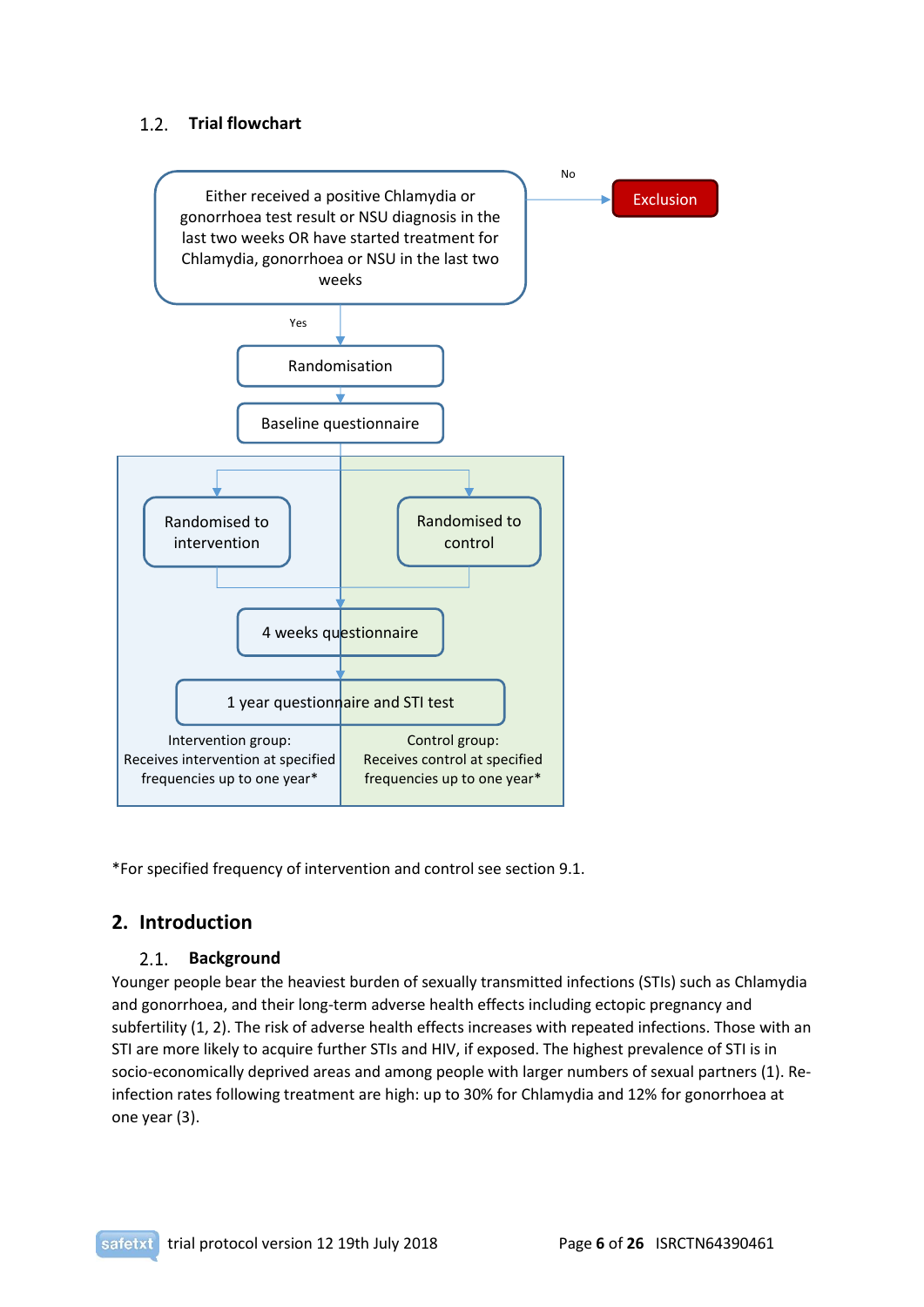## **Existing research**

<span id="page-6-0"></span>Partner notification, condom use and STI testing can reduce infection and reinfection. There is some evidence that existing interventions delivered face-to-face that target partner notification, condom use and or STI testing may be effective, but they are limited in their reach or too costly for widespread application[\(4\)](#page-23-3). Existing interventions delivered via the media have high reach but their effects have yet to be established [\(5\)](#page-23-4). Effective ways to increase partner notification in specialist and primary care settings are needed [\(6,](#page-23-5) [7\)](#page-23-6).

Mobile phones have the potential to provide effective, low cost health behaviour support. However, the effect of mobile phone support for safer sex behaviours such as condom use, partner notification and STI testing is equivocal [\(8-10\)](#page-23-7). MEDLINE, EMBASE, Global Health, Web of Science, PsycINFO and the Cochrane Library (Jan 1990 – Nov 2014) was searched to identify trials of mobile phone based support to increase safer sex behaviours and identified 7 trials [\(11-17\)](#page-23-8). Four interventions targeted testing for STI [\(11-13,](#page-23-8) [18\)](#page-24-0), one aimed to delay resumption of sexual activity until 42 days after circumcision [\(17\)](#page-24-1) and four targeted condom use [\(12,](#page-23-9) [13,](#page-23-10) [15,](#page-23-11) [16\)](#page-23-12). None of the interventions had as its goal to increase partner notification. Interventions included a limited number of behaviour change techniques (BCT) (up to three) [\(19\)](#page-24-2). No trial had low risk of bias.

## **Intervention development work and pilot trial**

<span id="page-6-1"></span>safetxt builds on the successful intervention development work and pilot trial (ethics reference number 13/LO/1001) [\(10,](#page-23-13) [20\)](#page-24-3). The trial was commissioned by the NIHR to develop a safer sex intervention delivered by text message and to evaluate its acceptability to young people and the feasibility of a trial to establish its effects. The messages were developed based on: behaviour change theory; evidence-based behaviour change techniques; the content of effective face-to-face safer sex interventions; the factors known to influence safer sex behaviours; the views of 82 young people collected in focus groups and a questionnaire completed by 100 people aged 16-24 [\(10\)](#page-23-13). The theory and evidence-based intervention employs 12 behaviour change techniques and is designed to reduce STIs in young people by supporting them in telling a partner about an infection, using condoms and obtaining testing before unprotected sex with a new partner.

Messages were written and adapted based on young people preferences expressed in focus groups. Participants expressed a preference for messages with a non-judgmental and credible tone, short messages written in a positive style and those providing practical information regarding what needed to be done, why and how. Young people wanted messages that were easy to understand, avoided slang and avoided exclamation marks (which were experienced as patronising). They wanted no more than four messages a day and wanted the message frequency to reduce within the first two weeks. Content regarding gender roles, sexual pleasure and relationships were considered too personal and intrusive when delivered via short messages and so were removed from the intervention. Messages encouraging participants to make action plans to carry out behaviour were also considered too intrusive, but were acceptable when modified to provide suggestions regarding when and where risk reduction behaviours could be carried out. Text messages encouraging participants to set goals were also considered too intrusive and were removed from the intervention. One hundred participants completed a questionnaire. All messages were scored 'easy to understand' and none were disliked. Six were removed or adapted as less than 40% of participants scored them as 'relevant'.

The agreed parameters for judging the success of the intervention development work and pilot trial were the acceptability of the intervention, the successful delivery of at least 93% of text messages, the recruitment to the pilot trial on time and achieving 80% or higher follow up for STI tests at 1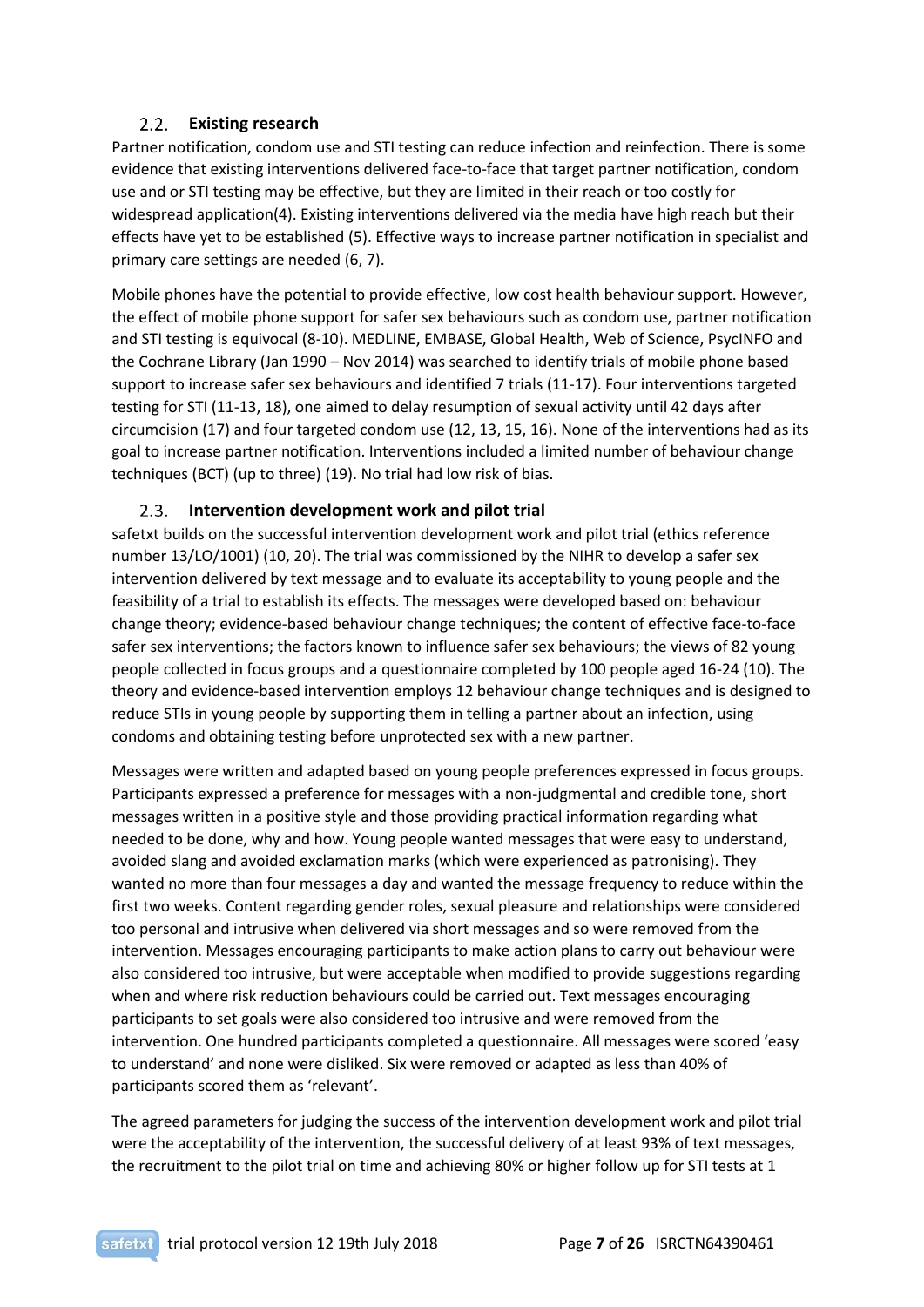year. All the pre-specified criteria for progression to a main trial have been met. In a qualitative trial with young people, recipients reported that the tone, language, content, and frequency of messages was appropriate [\(20\)](#page-24-3). Messages reportedly increased knowledge and confidence in how to use condoms and reduced stigma enabling them to tell a partner about an STI. Sharing messages with their partner enabled participants to negotiate condom use. Based on their feedback the intervention has been further refined for the main trial. It has been ensured that messages are relevant to men who have sex with men and women who have sex with women, for example by ensuring pronouns used are gender-neutral. Additional content has been included providing examples of how others negotiated condom use in ongoing sexual relationships. New messages have been reviewed by participants who report them to be relevant, easy to understand and acceptable. The pilot trial demonstrates that a main trial is feasible. Over 97% of text messages sent were successfully delivered to participants. Target recruitment was achieved early. 86% (171/200) was achieved for STI tests at 3 months and 81% (162/200) follow up for the cumulative incidence of Chlamydia at 12 months. For self-reported data, 92% (183/200) was achieved follow up at four weeks and 82% (163/200) at 1 year. The pilot trial 1 year data are consistent with the effects that the main trial is designed and powered to detect, for example, the cumulative incidence of Chlamydia in the pilot is RR 0.6 (95% CI 0.29-1.36). The randomised controlled trial is designed to reliably establish the effects of the intervention delivered by text message on the cumulative incidence of Chlamydia and gonorrhoea at one year.

#### **Risks and benefits**

<span id="page-7-0"></span>Without new effective interventions the Department of Health is unlikely to achieve its aims in increasing safer sex behaviours and reducing STI. Safer sex behaviours such as condom use, notifying partner(s) about an existing STI and STI testing reduce the risk of STI, but young people may lack the knowledge, confidence and skills needed to adopt these behaviours.

The intervention delivered by text message provides acceptable, broad reach and low cost support which could enable more young people to adopt safer sex behaviours and so reduce STI. In the UK in 2013, 98% of 16-24 year olds personally own and use a mobile phone and mobile phone ownership is high across all socioeconomic groups. In research leading to this application, it was demonstrated that support via text message is particularly acceptable in the area of sexual health intervention [\(20,](#page-24-3) [21\)](#page-24-4). Interactive support was delivered to participants wherever they were located and whenever it was needed, facilitating privacy, which is especially important for many young people [\(20\)](#page-24-3).

The intervention provides support and is unlikely to cause any harmful effects. Even small changes in sexual health behaviour will outweigh any plausible risks from using mobile phones. Road traffic accidents are the only demonstrated hazard of text messaging. Trial participants are advised not to read or send text messages whilst driving and there was no evidence of any increase in road traffic accidents in a previous trial of smoking cessation support delivered by text message conducted among 5800 participants. For the minority of young people in abusive relationships, carrying out partner notification could carry a risk of further abuse. At the time of recruitment participants will be in contact with services which can provide support or refer participants for specialist support. In addition, participants will be provided with a general list of help lines, including help lines offering support for people experiencing violence. A potential risk regarding the intervention is that text messages might be viewed by others without the participant's consent. However, in intervention development work young people were confident they could keep their text messages private by deleting them or using mobile phone password protection. Some intentionally shared messages with friends, partners and younger siblings. In the pilot trial, three people reported that they were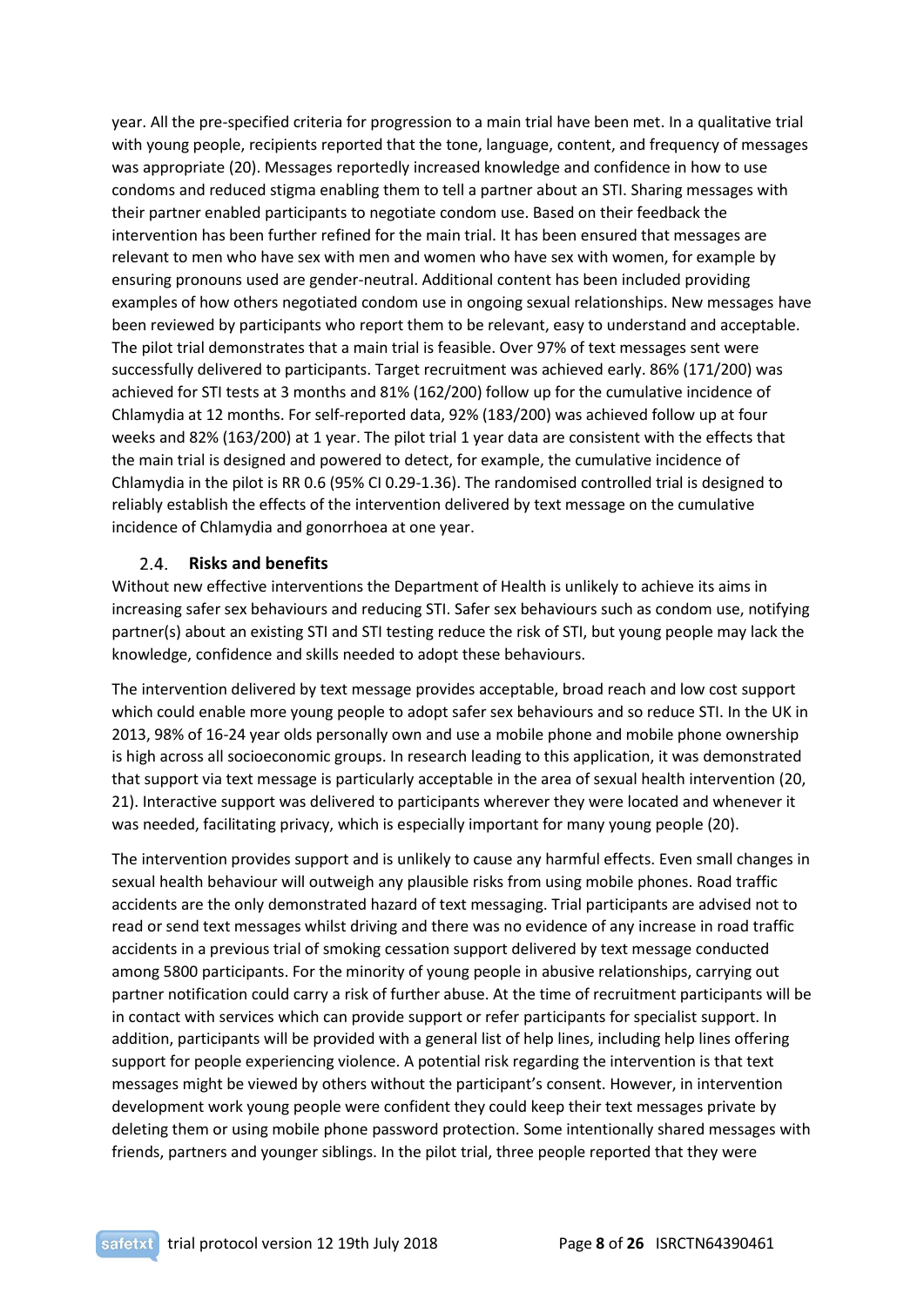unhappy about someone else reading their messages. Nonetheless, whether other people read messages intended for participants and the consequences of this will be monitored.

If it proves to be effective, the low cost intervention could have an important impact on the sexual health of young people in the UK. A number of service providers have already expressed an interest in implementing the intervention, if proven effective. There is likely to be international interest in the impact of the intervention as short written messages delivered via mobile phones are increasingly used for behavioural support worldwide and sexually transmitted infections remain an important cause of morbidity and mortality. Identifying which intervention components are effective has the potential to generate general principles to inform similar interventions in the future.

## **How safetxt attempts to address inequalities**

<span id="page-8-0"></span>Inequity in health refers to differences in health profiles which are both avoidable and unfair [\(22\)](#page-24-5). Equity implies that everyone should have a fair opportunity to attain their full health potential [\(22\)](#page-24-5). Equal quality of care for all is an important aspect of providing everyone with a fair opportunity to attain their health potential [\(23\)](#page-24-6). Services can be inequitable if they are designed in a way that makes them inaccessible or unacceptable to sections of the population they are intended to serve [\(22,](#page-24-5) [23\)](#page-24-6). The intervention is designed to provide equal quality of care and to be accessible and acceptable to the diversity of young people in the UK in terms of age, sexual orientation, ethnicity and gender identity. Since 98% of 16-24 year olds own and use a mobile phone in the UK, the intervention delivered by mobile phone has the potential to be widely accessed. The intervention was developed and tested with young people from diverse gender identities, sexual orientations, ages, ethnic backgrounds and areas of residency, including those at higher risk of an STI and those from socioeconomically deprived areas. These young people reported that the intervention was easy to understand, acceptable and relevant to them.

Differences in health status due to health-damaging behaviours are inequitable when the degree of choice in carrying out those behaviours is restricted [\(22\)](#page-24-5). Choice in carrying out safer sex behaviours can be restricted due to lack of knowledge of the health consequences of behaviours or lack of knowledge or skills in how to carry out behaviours. Further, some social groups can come under social pressure to adopt potentially health damaging behaviours [\(22\)](#page-24-5). This is particularly relevant to sexual behaviour where, for example, gender stereotypes can influence behaviour and can make it hard for women to negotiate safer sex behaviours such as condom use [\(24\)](#page-24-7). The intervention aims to reduce restrictions in choice in carrying out safer sex behaviours by providing information, behavioural support and by demonstrating behavioural skills. Support for participants who may be pressurised into unsafe sex is provided using examples of how others have negotiated condom use and how others told partners about an STI. Information will be provided about how to access helplines or services for those with additional support needs.

Whilst recognising that the trial is underpowered for subgroup analyses, safetxt will identify whether there is any evidence for variation in the intervention effect in specific social groups that could result in inequity in health. These social groups are defined according to: sexual orientation and gender (men who have sex with men, men who only have sex with women, women who have sex with men, women who only have sex with women), ethnic group (Caucasian, black, other) and education over the age of 16: none, full-time education, an apprenticeship/ traineeship, part-time education/training.

#### **Rationale for current trial**

<span id="page-8-1"></span>safetxt will reliably demonstrate the effects of the intervention on STIs at one year. The effects of the intervention on partner notification, condom use and STI testing will be reported. Understanding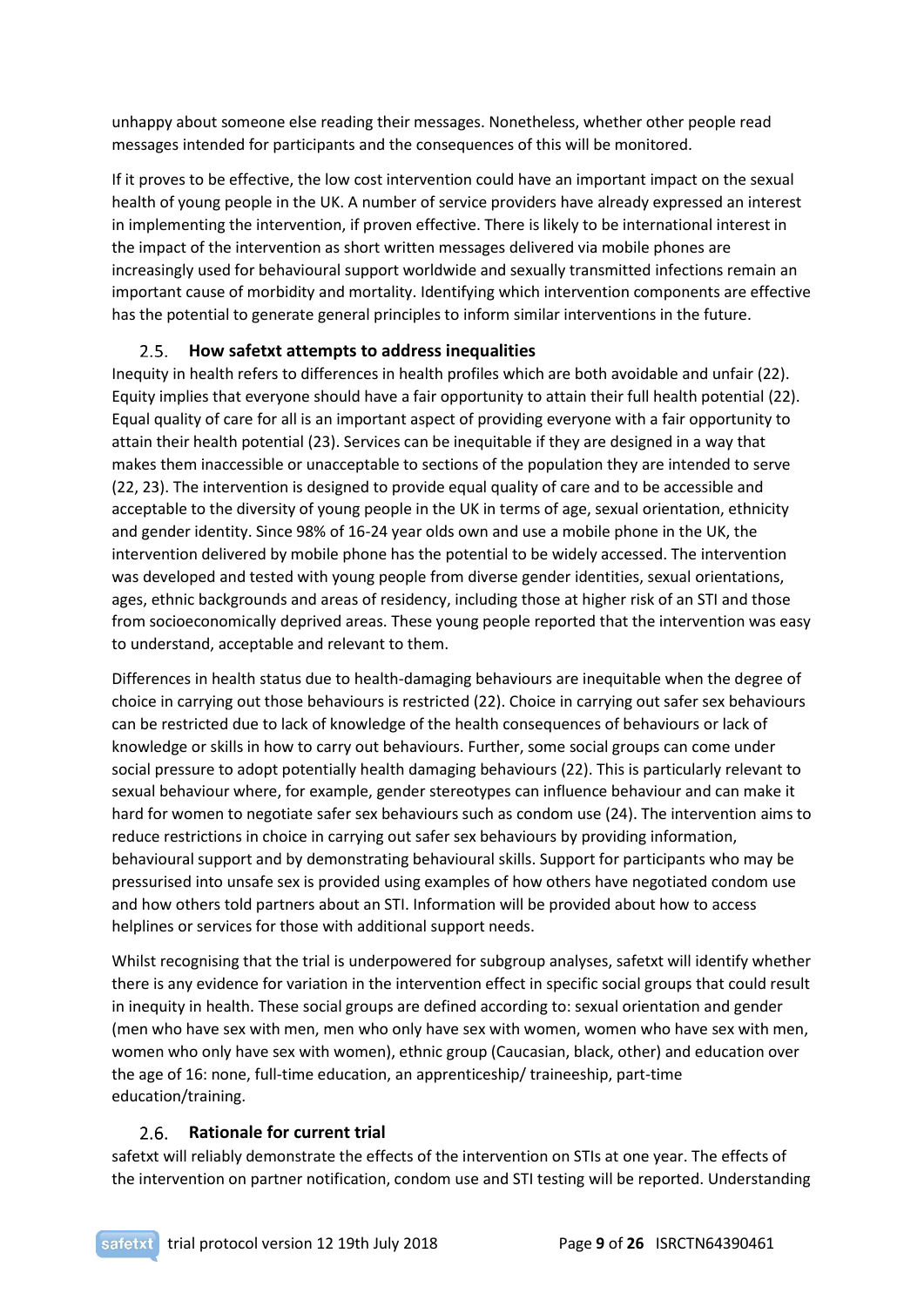which intervention components (behaviour change techniques) are effective could generate principles to inform the content of future interventions. Which interventions are effective will be explored by collecting data on the theoretical constructs influenced by the intervention components and on the pathway to behaviour change.

## <span id="page-9-0"></span>**3. Research objectives**

To establish the effectiveness of a safer sex intervention delivered by mobile phone messaging on STI infection at one year.

To establish the effect of the intervention on partner notification and condom use at 4 weeks.

To establish the effect of the intervention on partner notification, condom use and STI testing at one year.

To explore which components of the intervention are effective by collecting data on the theoretical constructs influenced by the intervention components and on the pathway to behaviour change.

To establish the costs and cost-effectiveness of the intervention.

## <span id="page-9-2"></span><span id="page-9-1"></span>**4. Outcome measures**

#### **Primary outcome**

Cumulative incidence of Chlamydia and gonorrhoea infection at one year assessed by NAAT tests: urine for men with pharyngeal and anal swabs for MSM and self-taken vulvo-vaginal swab for women.

| <b>Infection</b> | <b>Test</b>     | Sensitivity | <b>Specificity</b> |
|------------------|-----------------|-------------|--------------------|
| Chlamydia        | Vaginal swab    | 94.1%       | 99.7%              |
|                  | Urine sample    | 98.1%       | 99.5%              |
|                  | Rectal swab     | 91.4%       | 98.2%              |
| Gonorrhoea       | Vaginal swab    | 100%        | 99.8%              |
|                  | Urine sample    | 100%        | 99.5%              |
|                  | Rectal swab     | 92.3%       | 87.9%              |
|                  | Pharyngeal swab | 100%        | 87.8%              |

The sensitivity and specificity of self-taken tests, respectively, is as follows [\(25\)](#page-24-8):

#### <span id="page-9-3"></span>**Secondary outcomes**

#### **4.2.1. Secondary outcomes at four weeks**

- Clinic attendance by partner for treatment
- Whether participants took the (prescribed antibiotic) treatment and avoided sex for 7 days after treatment
- Whether they told the last person they had sex with before the test that they needed to get treatment
- Whether their partner took the treatment and they avoided sex with this person for 7 days after taking the treatment
- Condom use at last sex
- Data regarding the theoretical constructs underlying the components of the intervention (behaviour change mediators) measured using the items below or existing scales [\(26\)](#page-24-9).
- Knowledge relevant to the consequences of behaviour and how to avoid infection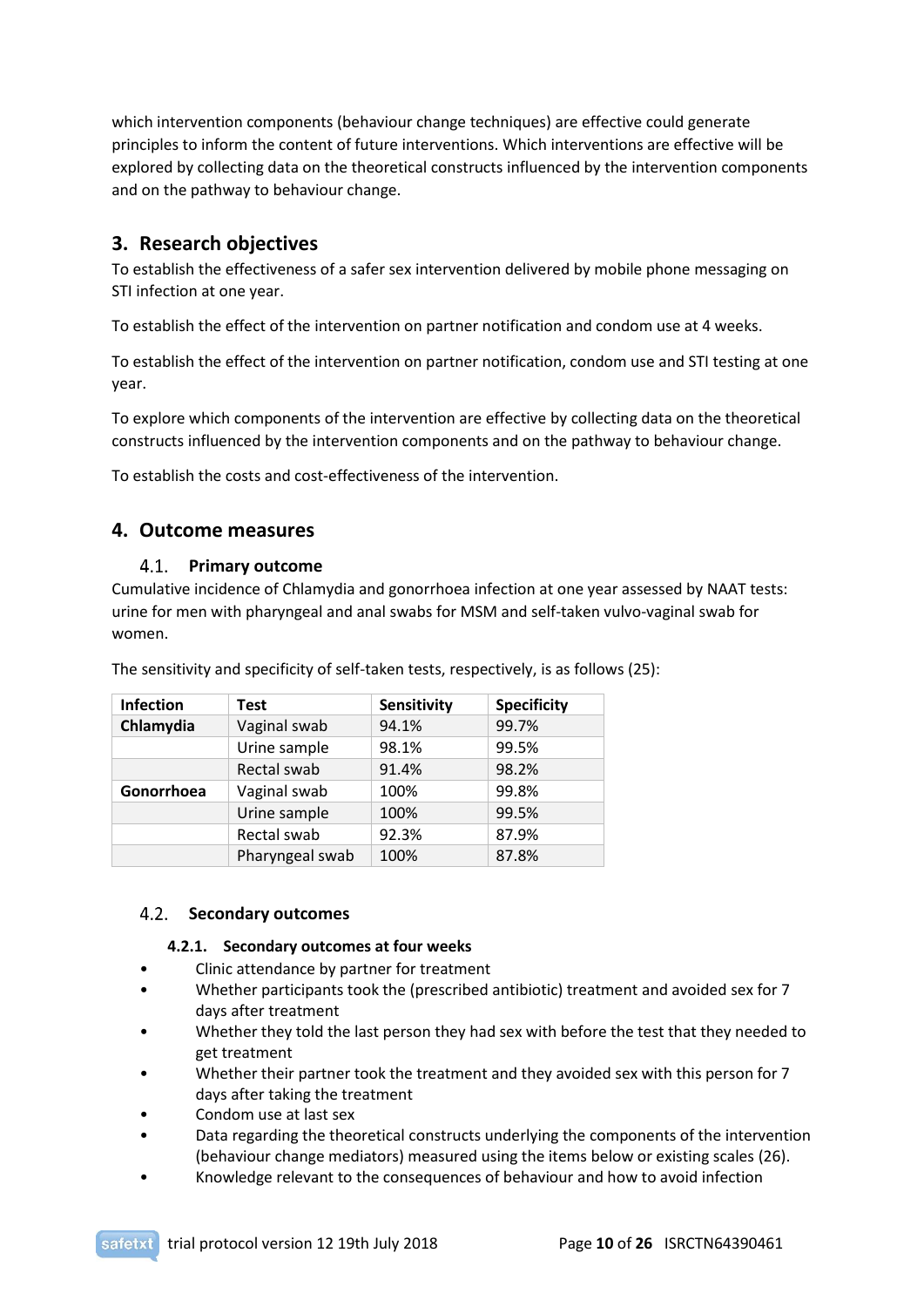- Attitudes towards partner notification
- Correct condom use self-efficacy [\(27\)](#page-24-10)
- Self–efficacy in negotiating condom use [\(28\)](#page-24-11)
- Self–efficacy in telling a partner about an infection [\(29\)](#page-24-12)

#### **4.2.2. Secondary outcomes at one year**

- Diagnosed with any STI after joining the trial according to self-report confirmed by postal test results and clinic records
- Condom use at last sex
- Sex with someone new since joining the trial
- Condom use at last sex with someone new
- Sexually transmitted infection testing for self prior to sex with someone new confirmed by clinic record
- Participant's report as to whether their last new partner was tested for sexually transmitted infection prior to sex with them
- Number of sexual partners since joining the trial
- Number of text messages read
- Whether anyone else read the messages
- Contamination between intervention and control group
- Car accident where the participant was the driver in the past year
- Partner violence in the past year

## <span id="page-10-1"></span><span id="page-10-0"></span>**5. Statistical considerations**

## **Sample size**

Two main factors determine the number of participants needed in a trial, that is: the estimated event rate, and the size of the treatment effect.

#### **5.1.1. Estimated event rate**

<span id="page-10-2"></span>The estimated event rate for the cumulative incidence of STI at 1 year is 20%, based on the event rate in cohort studies and the pilot trial [\(3\)](#page-23-2).

#### **5.1.2. Size of treatment effect**

<span id="page-10-3"></span>Because the intervention can be administered to large populations at low cost, even a modest reduction in treatable STI would be worthwhile. The trial has therefore been designed to detect a reduction in Chlamydia or gonorrhoea infection of 20% versus 16% (RR 0.8), which is similar to the effects of face-to-face safer sex interventions [\(4\)](#page-23-3).

#### **5.1.3. Numbers needed**

<span id="page-10-4"></span>In the pilot trial there was 2% contamination between the intervention and control group. If the real difference in STI infection at one year follow up is 20% versus 16% then with contamination of 2% the trial would detect a difference of 19.9% vs 16 %. (Calculated based on 2% of the control group having an infection rate the same as the intervention group = (98% x 20%) + (2% x16%) = 19.9%).

To detect this difference there is a 90% chance that a trial with 5000 participants will achieve P<0.05, even allowing for 20% losses to follow-up.

The Public Health Board has requested assessment of heterogeneity in effects of the intervention according to key subgroups. Whilst recognising that subgroup analyses will still be underpowered, a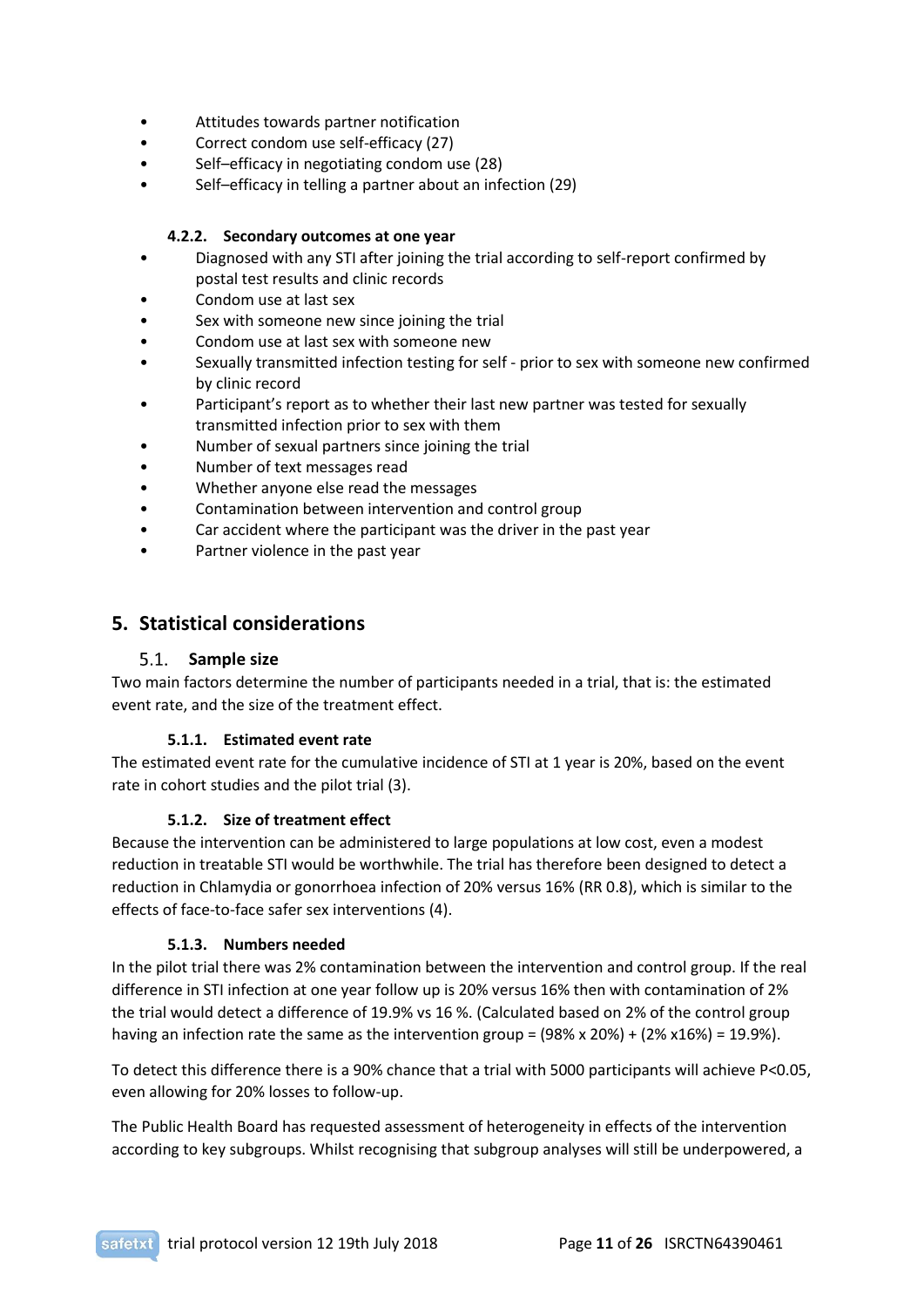trial with 90% power for the primary outcome will have greater power for assessing differences in effect of the intervention in subgroups than a trial powered to 80% for the primary outcome.

## **Statistical analysis**

<span id="page-11-0"></span>The relative risk is estimated with a 95% confidence interval for the primary outcome and dichotomous outcomes and the mean difference and 95% confidence intervals for continuous outcomes. All analyses will be based on the intention-to-treat principle. Pearson's chi-squared test will be used to assess differences between intervention and control groups at the 5% level of significance.

For the primary analysis Multiple Imputation by Chained Equations (MICE) will be used in order to account for missing data [\(30\)](#page-24-13). MICE makes appropriate assumptions for accommodating missing data in the analysis based on the predictors of outcome and the predictors of loss to follow up. MICE is recognised as a way of reducing bias and increasing precision of trial results and is increasingly used as the primary analysis in randomised controlled trials [\(30,](#page-24-13) [31\)](#page-24-14). The analyses will be conducted using the "ice" command in Stata version 13. One hundred imputed datasets will be generated and the point estimates and standard errors will be combined using Rubin's rules.

A complete case analysis will also be conducted where any participants with missing information on any covariate or outcome shall be excluded.

Sub group analyses. The trial is powered for the primary outcome measure. Recognising that the trial has limited power and that any inferences would be tentative the chi-squared test will be used for heterogeneity at a 5% level of significance to assess whether the intervention effect differs by: age (16-19, 20-24), sexual orientation (men who have sex with men, men who have sex only with women, women who have sex with men, women who only have sex with women), ethnic group (Caucasian, Black, other) age at which left education (16 or under, over 16). 99% confidence intervals for subgroup analyses of the primary outcome will be reported.

Where sufficiently succinct, existing validated measures of key constructs (such as self-efficacy) will be used in the research instruments. The measures of the theoretical constructs in the pathway to behaviour change will be measured by the items described in the outcomes section and existing scales [\(26-29\)](#page-24-9). In the evaluation of which components of the intervention are effective the trial data will be used to refine measures using methods described within the Generalised Latent Variable Modelling framework that combine principles of factor analysis and item response theory [\(32\)](#page-24-15). The reliability of the measures will be assessed using Fisher information, Cronbach's alpha and Omega in the first 1000 participants. Regression models will be used with appropriate link functions to explore the relationships between predictor and dependent variables as well as changes between groups and t-tests to compare changes between groups. In the final stage of the analysis methods described within the modern causal mediation framework will be employed using causal pathway analysis to quantify the mechanisms (mediation and moderation effects) and explore dependencies and associations within the systems that underlie the associations between predictors (knowledge regarding how to prevent reinfection, knowledge regarding how to use a condom, attitudes to partner notification, self-efficacy in how to use a condom, self–efficacy in negotiating condom use, self–efficacy in telling a partner about an infection and outcomes (condom use, STI testing, partner notification and cumulative incidence of STI at one year) [\(33\)](#page-24-16).

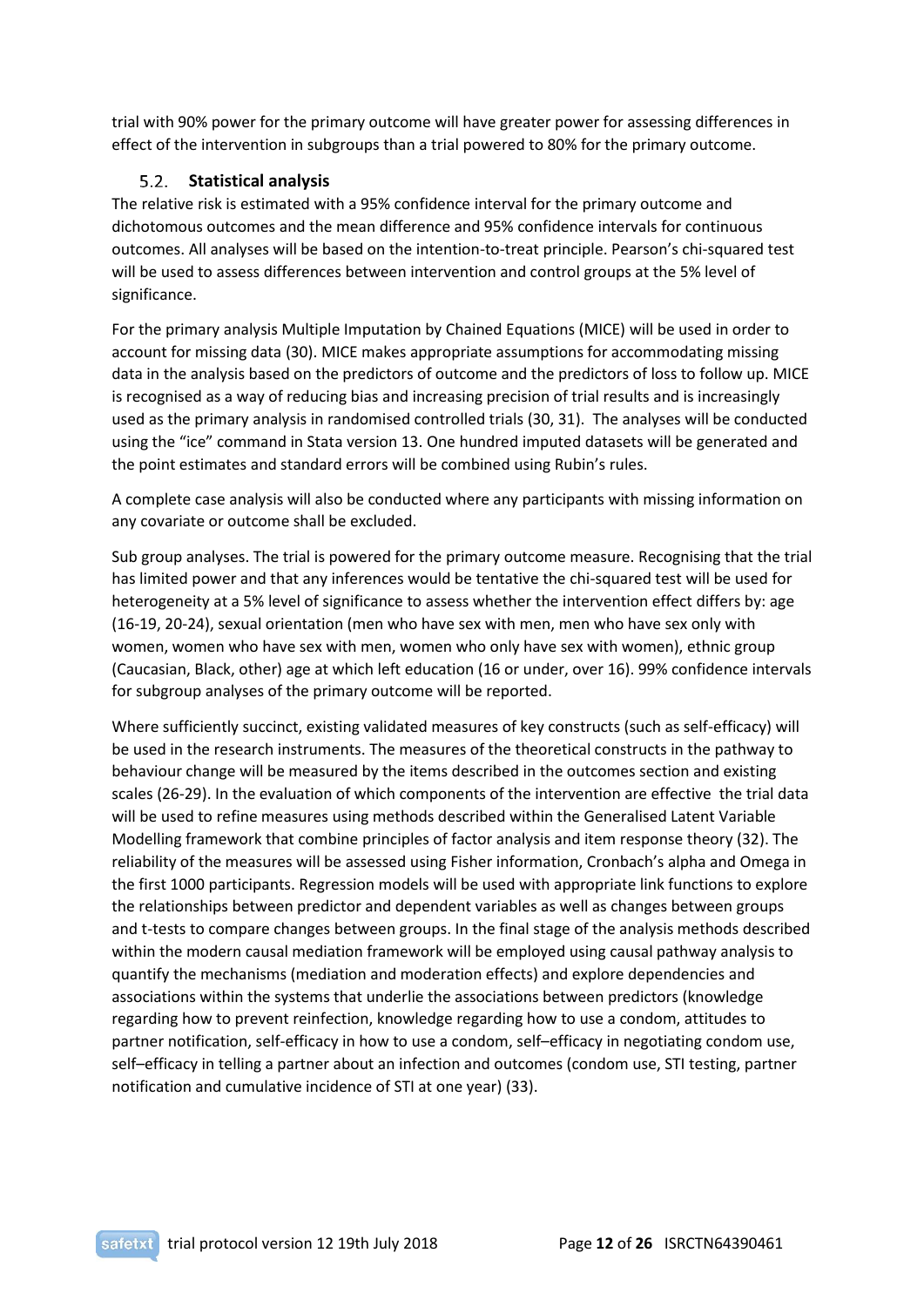## <span id="page-12-1"></span><span id="page-12-0"></span>**6. Research design**

## **Trial design**

safetxt is single blind randomised controlled trial to establish the effects of a safer sex intervention delivered by text message on the cumulative incidence of Chlamydia and gonorrhoea infection.

Potential participants testing positive for Chlamydia, gonorrhoea or diagnosed with non-specific urethritis (NSU) will be identified from STI testing services by research staff based at the service. They will provide potential participants with information about the trial at one of three time points:

1) When potential participants attend the service and are diagnosed with Chlamydia, gonorrhoea or NSU

2) When potential participants receive positive test results for Chlamydia or gonorrhoea by phone

3) When potential participants collect treatment for Chlamydia, gonorrhoea or NSU from services

Research staff will provide potential participants with verbal and written information about the trial. Written information about the trial will be viewed on the website or emailed to potential participants. Participants will be able to join the trial either by providing informed written consent to the research staff providing the written trial information, by texting their consent or by providing consent online at the trial website (according to their preference).

Research staff may telephone, email or text eligible participants identified from clinic records with information about the trial. The may simply provide information about the trial to be followed up at in-person visit or may direct participants to the website and encourage them to sign up.

Site staff are also able to ask eligible participants if they are happy for their details to be given to GCP trained staff at LSHTM CTU. Participants will then be contacted by LSHTM CTU to recruit to the trial.

In accordance with the Public Health Research Programmes request that studies collect long term outcomes using routinely collected data, participants' consent will be obtained for this. Participants will be able to contact the trial Clinical Trials Unit (CTU) by text message to the short code number or by telephone call.

## **Allocation**

<span id="page-12-2"></span>Participants will be randomly allocated, using a remote computer based randomisation system, to a safer sex intervention delivered by text messaging, or to a control group.

An electronic link to the computer based randomisation programme will result in the generation of a research number and allocation to the intervention or control group. The system will then automatically deliver intervention or control group texts according to the allocation. All participants will be free to use any existing services or interventions.

## **Protecting against bias**

<span id="page-12-3"></span>Due to the nature of the intervention, participants will be aware of treatment allocation. The intervention will be delivered by computer ensuring that investigators are unaware of the allocation sequence (allocation concealment). Both laboratory staff assessing STI and the statistician will be blind to treatment allocation.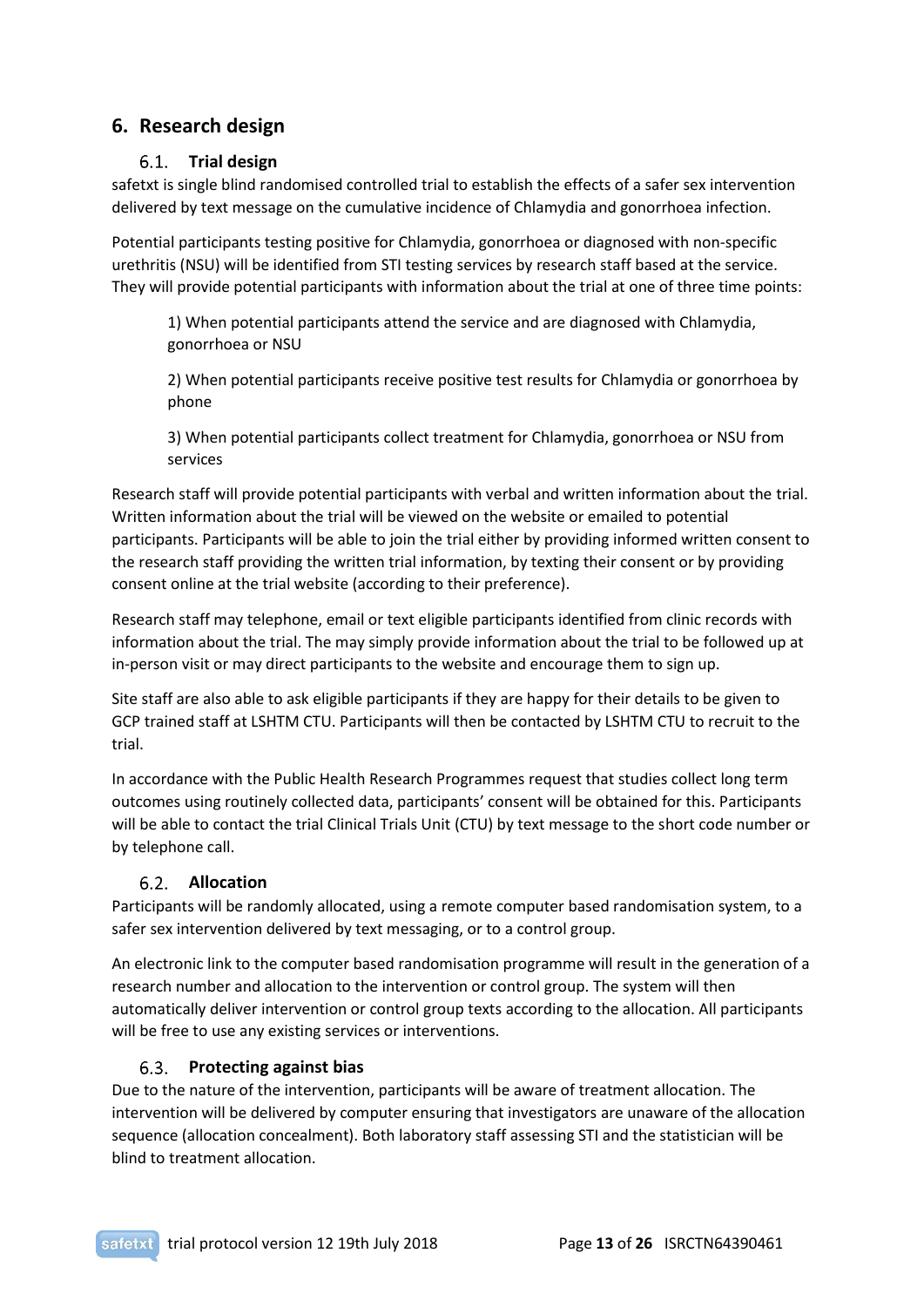## **Centres**

<span id="page-13-0"></span>Each of the collaborating services is listed on the trial website at http://safetxt.lshtm.ac.uk/

## **Compliance issues**

<span id="page-13-1"></span>Anticipated compliance issues:

The IT system will monitor discontinuation; it is anticipated that a similar proportion of participants will discontinue the intervention in this trial as in the pilot trial, about 8% (16/200) [\(10\)](#page-23-13).

Losses to follow up: In the pilot trial 81% follow up was achieved for the cumulative incidence of Chlamydia at one year and 92% and 82% follow up for self-reported data at 4 weeks and one year, which is higher than previous trials where follow up for post STI tests has been 50% or lower [\(34\)](#page-24-17).

Incentives were provided to all responders. Non-responders were contacted using phone call, text message, email and/or post according to their preference. Similar methods will be used in this trial to minimise losses to follow up. Participants will be asked to provide contact details of someone that can be contacted if they cannot be reached at four weeks or one year.

## <span id="page-13-2"></span>**7. Trial population**

#### <span id="page-13-3"></span>**Inclusion criteria**

Participants will:

- either;
	- have received a positive Chlamydia or gonorrhoea test result or have been diagnosed with NSU in the last 2 weeks, or
	- have started treatment for Chlamydia, gonorrhoea or NSU in the last two weeks
- own a personal mobile phone
- be aged 16 to 24
- be able to provide informed consent (patients who lack mental capacity and those unable to understand English will not be recruited)

## <span id="page-13-4"></span>**Exclusion criteria**

• known to be a sexual partner of someone already recruited to the trial

#### **Withdrawal criteria**

<span id="page-13-5"></span>Acting on participants' requests to withdraw from the trial: participants' status will be changed to 'withdrawn' on the web based data entry form. This will automatically result in the text messages stopping and the withdrawer being excluded from lists of participants due follow up. Participants will be able to stop text messages, but continue with the trial follow up.

To withdraw, participants can send the text message 'stop' to the short code number to automatically stop the sending of messages. Alternatively, the participants can call the CTU who will arrange for the messages to stop. Participants will be encouraged to notify the CTU of any changes to their mobile phone number.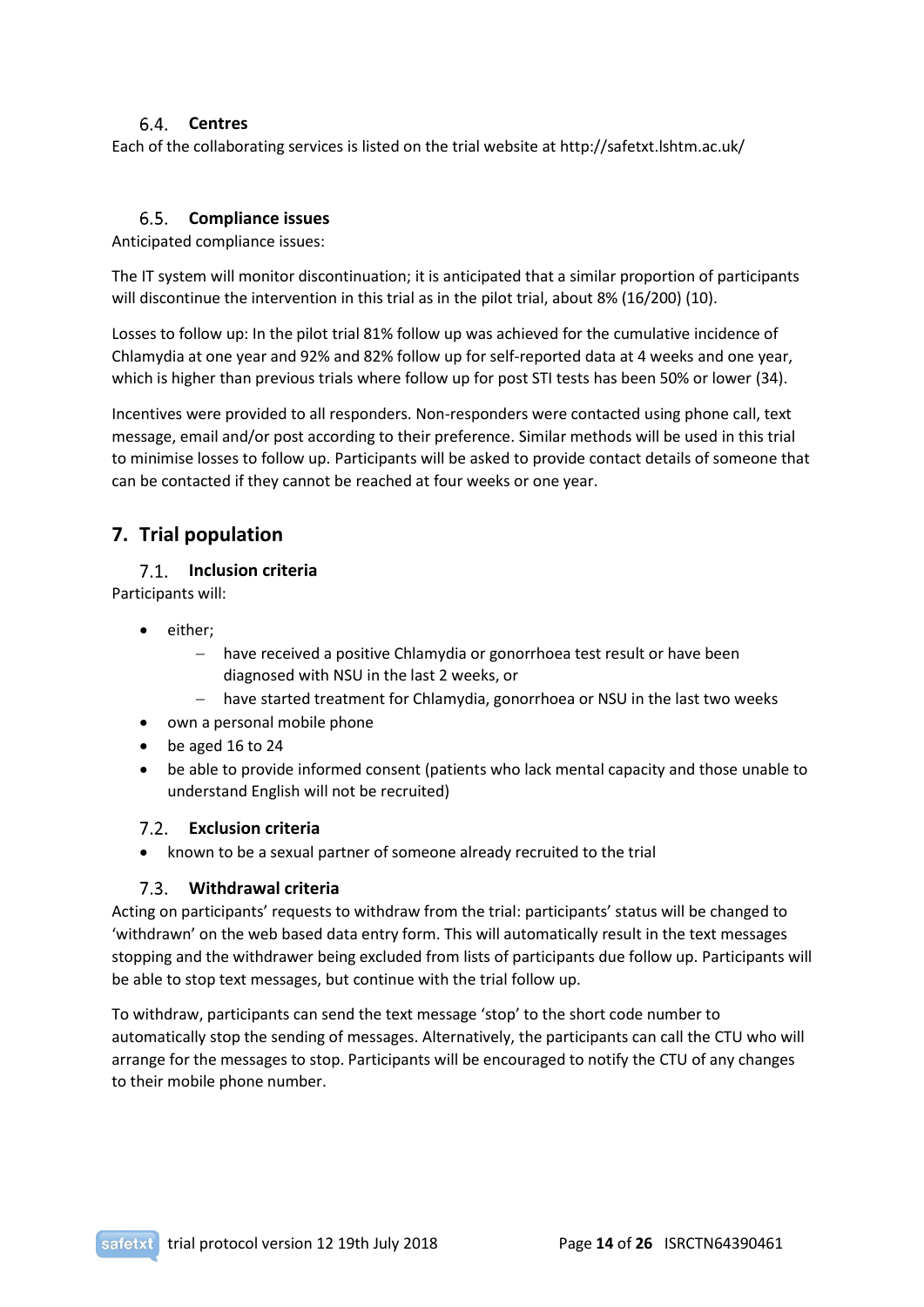## <span id="page-14-1"></span><span id="page-14-0"></span>**8. Ethical considerations**

## **Consent**

Fully informed consent: Participants will be provided with trial information and given the opportunity to ask questions. For participants joining the trial the recruiting staff will check that participants understand that they may or may not be allocated to receive the intervention prior to entry into the trial.

#### $8.2.$ **Participants' rights**

<span id="page-14-2"></span>Participants will be able to contact the CTU by text message to the short code number or by telephone call. Anonymity will be maintained as participants will be identified by a research number only.

The recruiting clinic will be notified of any positive test results for a participant. They will follow their standard clinic procedures to discuss STI test results and arrange treatment with the participant. Participants are asked provide confirmation that they are happy for their clinic to be notified of their test result as part of the informed consent process.

In addition, participants will also be informed about their test results by text message using standard wording used in clinical practice. Participants will only be notified of a positive test result via text message once their clinic has been informed.

## Positive test

Your (insert test) showed you need treatment. Please go to your local clinic and show them this message. You can find details of your nearest clinic her[e http://www.nhs.uk/service-search/sexual](http://www.nhs.uk/service-search/sexual-health-information-and-support/locationsearch/734)[health-information-and-support/locationsearch/734](http://www.nhs.uk/service-search/sexual-health-information-and-support/locationsearch/734)

You tested negative for (insert test) (if one of their results is negative) Thank you for taking part in the study

## Negative test

You tested negative for Chlamydia and gonorrhoea. Thank you for taking part in the safetxt study.

## **Data management**

<span id="page-14-3"></span>Data are held on a secure system and are password protected. Any paper data will be locked in a cabinet within a room which is locked unless staff are working in the room. Access to the building is only by LSHTM identification cards. All trial procedures are in accordance with the principles of Good Clinical Practice. Essential documents of the sponsor/trial organisers and investigators will be retained for at least ten years after completion of the trial. In accordance with LSHTM's retention requirements, primary research data will be retained for 10 years following trial completion. In accordance with the Data Protection Act of 1998 [\(35\)](#page-24-18), participant personally identifiable data will not be kept longer than necessary and will be deleted within three months after the participant is discharged from the trial. If a patient withdraws, attempts will be made to contact the patient to determine if they are still happy for their data to be used. If no contact can be made, it will be assumed that they are withdrawing from the whole trial and do not wish their data to be used.

All data systems will be set up with checks to alert the Trial Assistants if data being entered are illogical, inconsistent or incomplete.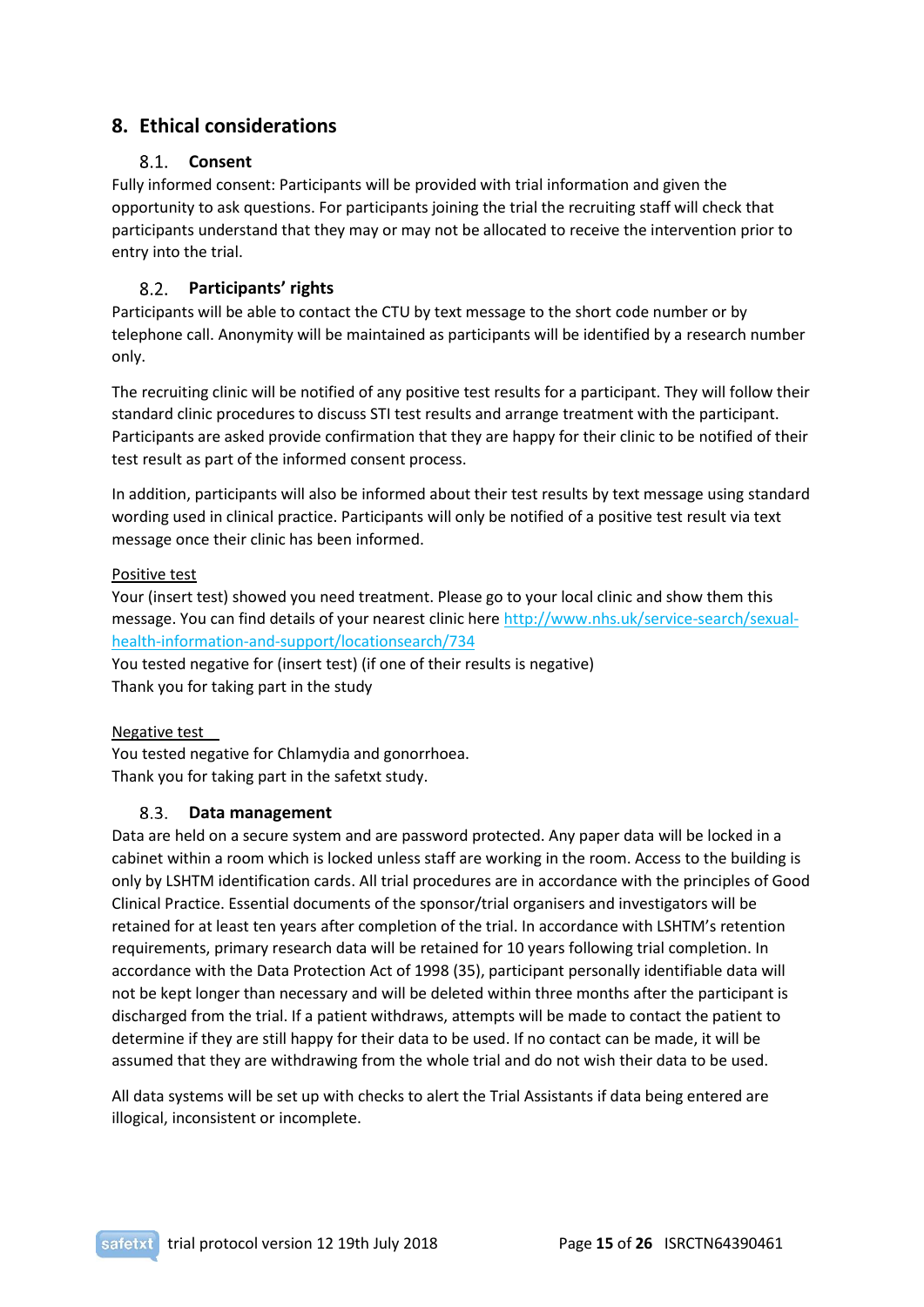## **Declaration of Helsinki and Good Clinical Practice**

<span id="page-15-0"></span>The trial will conform to the spirit and the letter of the declaration of Helsinki, and in accordance with Good Clinical Practice Guidelines.

### **Ethical committee review**

<span id="page-15-2"></span><span id="page-15-1"></span>The National Research Ethics Service Committee London - Riverside have reviewed and approved the trial (REC reference 15/LO/1665).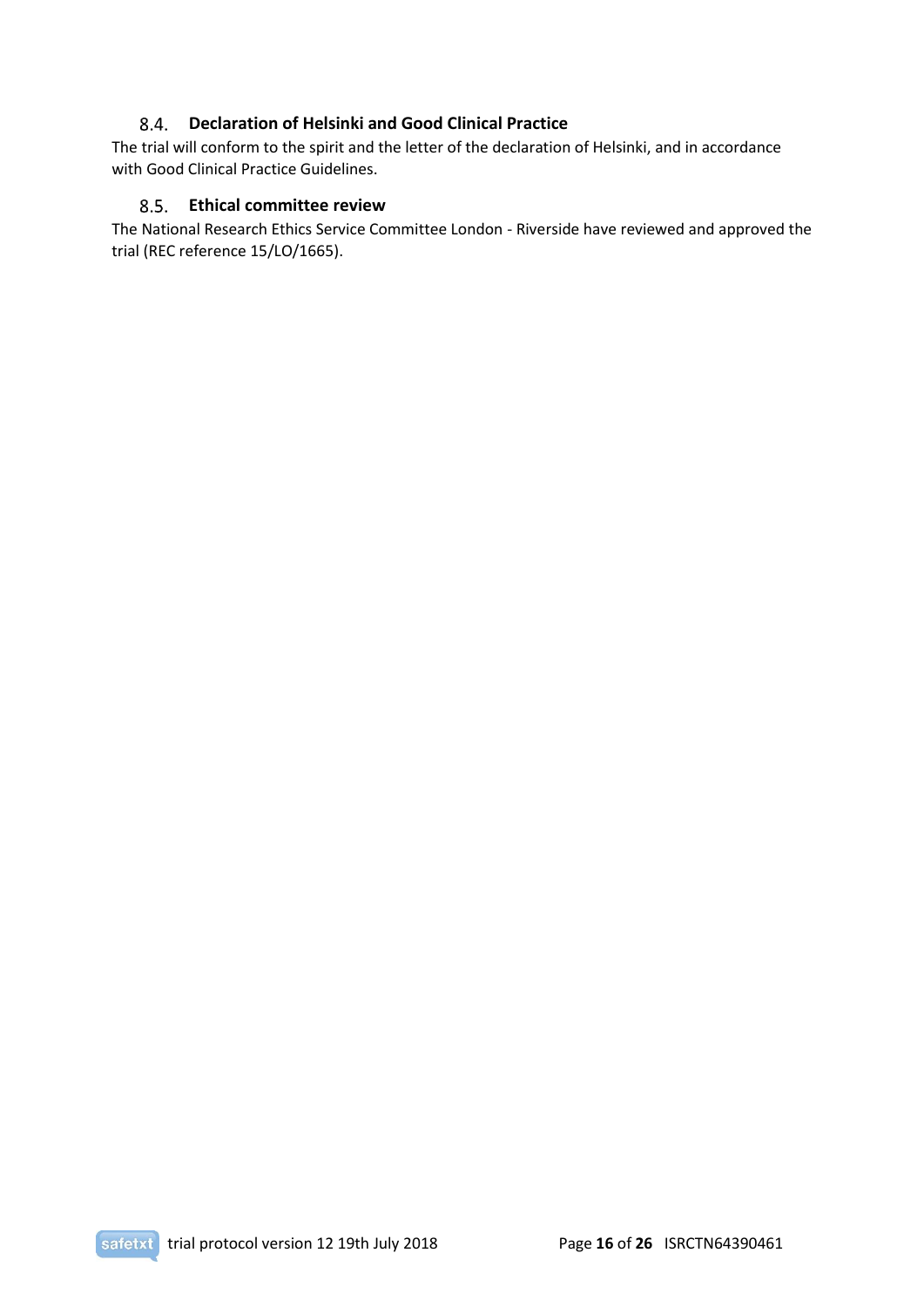### <span id="page-16-0"></span>**Socio-economic position and inequalities**

## **8.6.1. How safetxt takes into account the socio-economic position of research participants and potential participants**

The trial will recruit participants across the UK. Services involved in recruitment include those serving socio-economically and ethnically diverse populations (such as in inner city areas of South East London and the London Borough of Brent as well as rural areas (Cambridgeshire) and clinics providing services to young people with diverse sexual orientations including men who have sex with men (MSM) such as Mortimer Market Centre in central London. All eligible participants will be invited to join the trial irrespective of their social position. The trial information is designed to be easy to read and understand.

## <span id="page-16-2"></span><span id="page-16-1"></span>**9. Planned interventions**

## **Planned intervention**

Intervention: regular messages delivered by text message to influence safer sex behaviours.

The intervention aims to increase safer sex in three ways:

1. Encouraging participants to correctly follow STI treatment instructions and inform partner(s) about infection

- 2. Promoting condom use with new or casual partners
- 3. Encouraging participants to obtain testing for STI prior to unprotected sex.

The intervention employs educational, enabling and incentivising behaviour change functions and twelve behaviour change techniques identified in effective face to face safer sex interventions: information about health consequences of behaviour, instruction on how to carry out the behaviour, demonstrations of risk reduction behaviour, social support, emotional support, social rewards, nonspecific incentives, encouragement to add objects to the environment, anticipated regret, problem solving, action planning techniques and reframing [\(10,](#page-23-13) [19\)](#page-24-2). The information on safer sexual practices is in accordance with existing guidelines.

The intervention text message content has been developed in collaboration with young people, and has been shown to be acceptable, comprehensible and relevant.

Frequency of messages:

| <b>Time period</b> | <b>Frequency of messages</b> |  |
|--------------------|------------------------------|--|
| Days 1-3           | Four messages per day        |  |
| Days 4-28          | 1-2 messages per day         |  |
| Month 2            | 2-3 messages per week        |  |
| Months 3-12        | 2-5 messages per month       |  |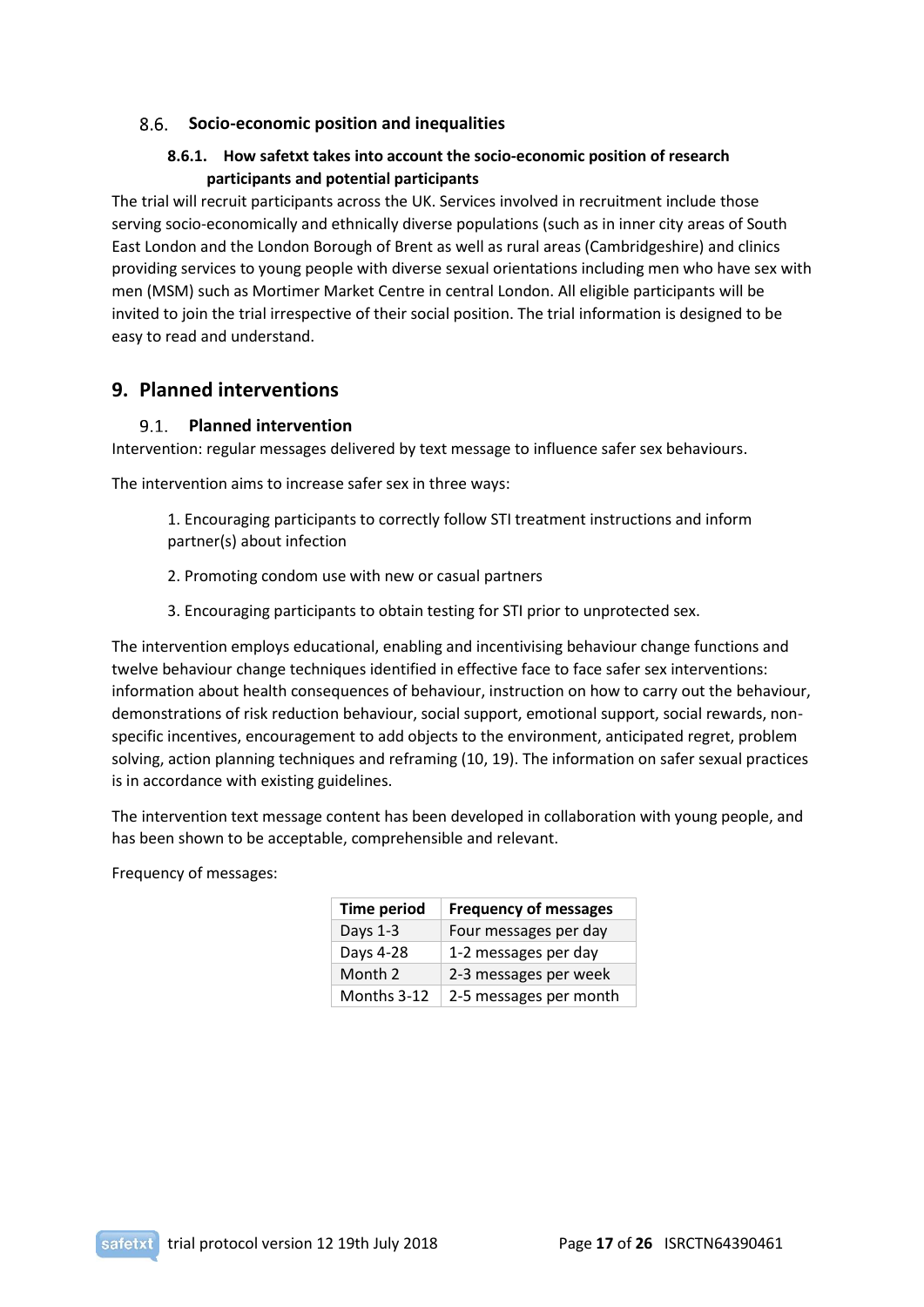The messages will include the following information tailored by gender, sexual orientation and according to the STI diagnosed.

- Explain to participants that many people with an infection have no symptoms
- Explain to participants that infections are easy to treat
- Provide suggestions about when, where and how to tell partners about an STI and examples of how others (in casual and long term relationships) informed partners
- Cover the difficulty of assessing STI risk by appearance
- Emphasise positive aspects of condom use
- Prompt participants to carry condoms
- Provide tips on how to avoid condom use problems
- Give examples of how others resolved problems using condoms and of how others negotiated condom use
- Prompt to think about how they have successfully carried out safer sex behaviours in the past, times they had taken risks and what they could do differently in the future
- Include advice regarding getting tested before unprotected sex with a new partner
- Include links to services and support for those concerned about relationship violence and abuse
- Include links to web based information regarding how to use a condom, contraception, alcohol and sexual risk and general communication about sex

## **Control treatment**

<span id="page-17-0"></span>Control: a monthly text message asking participant to provide information about changes in postal or email addresses.

All participants will receive usual care and will be free to seek any other existing support they wish. For participants recruited from community and sexual health clinics usual care will be delivered in accordance with standards set by the British Association of Sexual Health and HIV. Those recruited from general practices will receive the usual care provided by the practice.

#### **Delivery of intervention**

<span id="page-17-2"></span><span id="page-17-1"></span>The IT system used successfully in the pilot trial will be used to deliver the intervention. All messages are sent automatically from a large database to an aggregator. The aggregator has contractual agreements with all the mobile phone network operators and sends messages to each participant via their network. Incoming messages from participants are sent to the short code via the networks and aggregator and can be viewed on the computer system. During the trial the system will be housed in the CTU. The success of delivery of messages at each step is monitored by the networks the aggregator and computer system that generates and receives the messages. A member of the trial team will automatically be notified if there is any failure in the delivery of messages. All participants will be able to set embargoed times when they do not want to receive messages.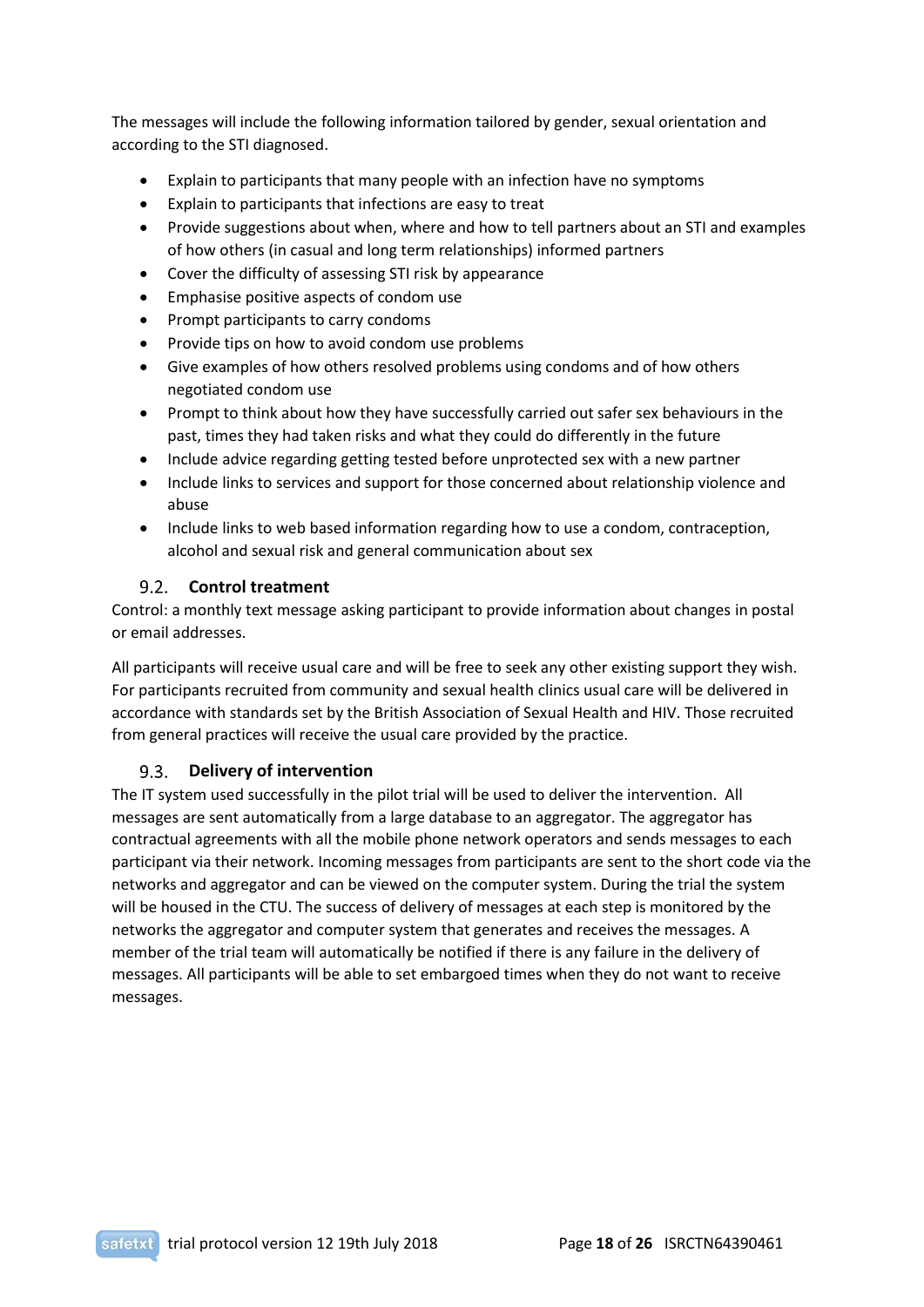## <span id="page-18-0"></span>**10. Data collection and follow up**

## 10.1. Data collection

|                                                   | <b>Baseline</b> | 4 weeks | One year |
|---------------------------------------------------|-----------------|---------|----------|
| <b>Baseline questionnaire</b><br>at randomisation | x               |         |          |
| <b>Postal questionnaire</b>                       |                 | x       | x        |
| <b>Posted STI kit</b>                             |                 |         |          |

The primary outcome measure will be assessed using Chlamydia and gonorrhoea tests collected by post at one year and clinic records of completed tests. STI Test kits will be posted (in P650 standard packaging) to respondents. Directions in the pack will ask participants to provide a vaginal swab (women), a urine sample (men), oral swab (men who have sex with men) or anal samples (men who have sex with men) and then replace it in the packaging before posting it in the prepaid and addressed envelope to the laboratory. Test kits will be identified by lab number only, rendering the laboratory staff blind to the participant's allocation. Results of the STI testing will be reported on the secure trial lab site by lab code only. Self-reported data will be collected by post or any method the participant agreed to at enrolment (mobile phone, email).

Clinic records will be checked by clinic staff to confirm self-reported STI tests and diagnoses after joining the trial and partner attendance for treatment.

At 4 weeks and one year postal questionnaires will be sent to all participants. Non-responders will be contacted by any method the participant agrees to at enrolment (post, email, text message, telephone call). The current contact details of non-responders will be checked with the person nominated by participants at randomisation.

Participants will be sent a £5 unconditional incentive with each postal request i.e. when sending the 4 weeks questionnaire and 1 year test and questionnaire. Participants who return the test sample will be sent £20.

Participants can directly enter self-reported outcome data via a web based data entry form. Paper based self-reported outcome data is directly entered into the web based data entry form by a trial assistant blinded to treatment allocation.

## **Assessment of efficacy**

<span id="page-18-1"></span>Efficacy of the intervention will be assessed by STI tests posted to participants and by self-reported data collected by questionnaire.

#### **Assessment of harms**

<span id="page-18-2"></span>Harms will be assessed by self-reported data. Car accidents are the only demonstrated harm resulting from text messaging, hence the intention to collect data regarding involvement in road traffic accidents.

The safetxt intervention aims to increase partner notification of STI status. Fear of partner violence has been reported to be a barrier to partner notification and partner notification has been identified as a factor which may trigger partner violence. However, no randomised controlled trials targeting increased partner notification detected a difference in partner violence between the control and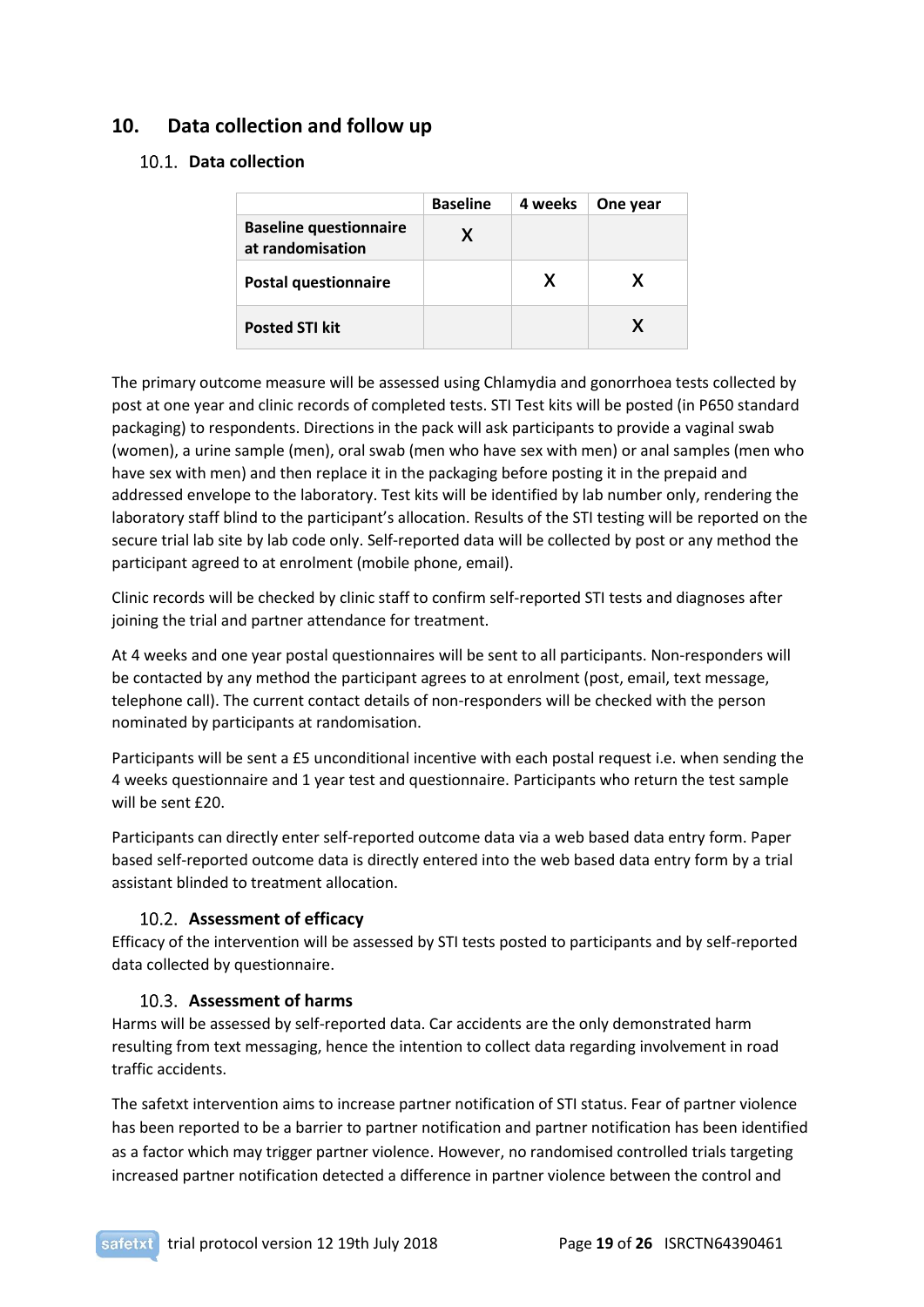intervention groups. Data will be collected regarding the experience of partner violence at 12 months.

In cases where a participant under the age of 18 reports partner violence, the Chief Investigator for the trial will contact them via telephone. Information about any reported partner violence will then be reported to the appropriate social services agency. All, participants will be signposted to local support agencies to ensure that they have access to appropriate support.

Participants will also be invited to provide information regarding any other negative effects of involvement in the trial. Data will be collected regarding whether other people viewed messages and whether the participant was happy/unhappy or unsure about this.

## <span id="page-19-1"></span><span id="page-19-0"></span>**11. Research governance**

#### 11.1. Sponsor

London School of Hygiene & Tropical Medicine is the main research sponsor for this trial. For further information regarding the sponsorship conditions, please contact the Research Governance and Integrity Office:

London School of Hygiene & Tropical Medicine Keppel Street London WC1E 7HT Tel: +44 207 927 2626 Email: patricia.henley@lshtm.ac.uk

#### <span id="page-19-2"></span>**Adverse events**

Information on adverse events will be collected in the follow up data. If the CTU were to become aware of an adverse event, it would be immediately reported to the sponsor.

## **Quality control/assurance**

<span id="page-19-3"></span>The trial is of a behavioural support intervention unlikely to cause harm so analysis will be conducted once at the end of the trial. The sponsor may audit the trial per their own risk assessment and schedule.

## <span id="page-19-4"></span>**12. Economic evaluation**

Mobile phone based support is inexpensive, and could be provided to large numbers of people. The costs of subfertility, ectopic pregnancy and STI infection, are high. In the UK, the estimated direct costs of treating Chlamydia and gonorrhoea in 2004 was £70 million and the estimated total costs to the NHS of treating STI and their sequelae in 2003 was about £700 million [\(36,](#page-24-19) [37\)](#page-24-20). In 2009, estimated costs of in vitro fertilisation were between £5,000 and £20,000 per additional birth, and the costs per live birth are higher in older women where success rates are lower [\(38\)](#page-25-0). When a lowcost intervention is effective it is likely to be cost-effective since in addition to health benefits there are likely to be savings in future NHS costs [\(9\)](#page-23-14).

In order to assess whether an intervention offers acceptable value for money decision makers need to know its costs, and have some quantification of the likely health benefits and cost savings. In this case the primary benefits are in terms of fewer STIs following the intervention, and consequently the main challenge is to either translate fewer STIs into Quality-adjusted life years (QUALYs) gained, or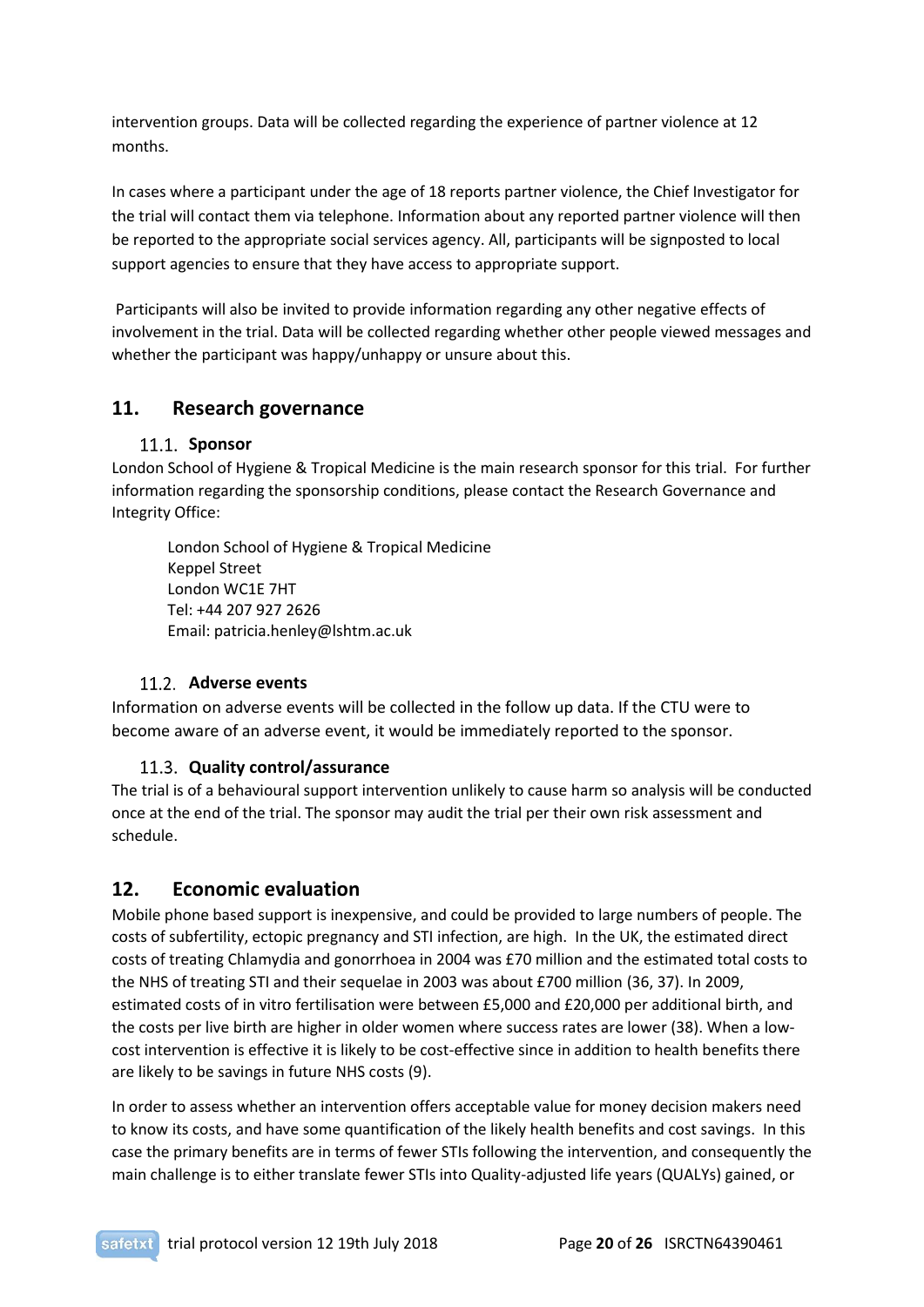to identify a monetary value per STI prevented. The former approach will be followed on the grounds that it can facilitate comparison with the evaluation of other interventions. Valuations of the relevant health states will be literature-based as opposed to collected directly from trial participants.

The economic modelling required to assess the cost-effectiveness of the intervention will estimate the annual probability of members of the target group acquiring Chlamydia, gonorrhoea and NSU with and without the intervention (based on the experience of those in the control and intervention arms of the trial). Detailed information will be collected on the costs of delivering the intervention. Secondary sources will be used to estimate the future NHS costs avoided as a consequence of avoided infections.

Parametric uncertainty will be explored with both deterministic and probabilistic sensitivity analyses. Scenario analyses will be performed in order to explore the sensitivity of the estimates of costeffectiveness to a range of alternative assumptions regarding the extent of any enduring effect and the rate at which it is likely to diminish over time.

## <span id="page-20-1"></span><span id="page-20-0"></span>**13. Trial organisation**

## **Trial Steering Committee (TSC)**

Professor Pippa Oakshott (St George's Hospital) - independent chair

Colum McGrady - A service user

Dr Andrew Copas (UCL)

Dr Michael Brady (King's)

Professor Michael Ussher (St George's Hospital)

Dr Caroline Free (LSHTM)

**Observers** 

Rosemary Knight (Senior Manager of the CTU)

Kimberley Potter (Assistant Trial Manager)

The role of the Trial Steering Committee is to provide overall supervision of the trial and ensure the trial is conducted to the rigorous standards set out in the Good Clinical Practice guidelines. The Trial Steering Committee will meet approximately every six months.

As this is a behavioural intervention unlikely to produce adverse effects, it is not planned to convene a Data Monitoring and Ethics Committee. The TSC has agreed to take on the monitoring of ethical aspects of the trial.

# <span id="page-20-2"></span>**Trial Management Group (TMG)**

Dr Caroline Free

Ona McCarthy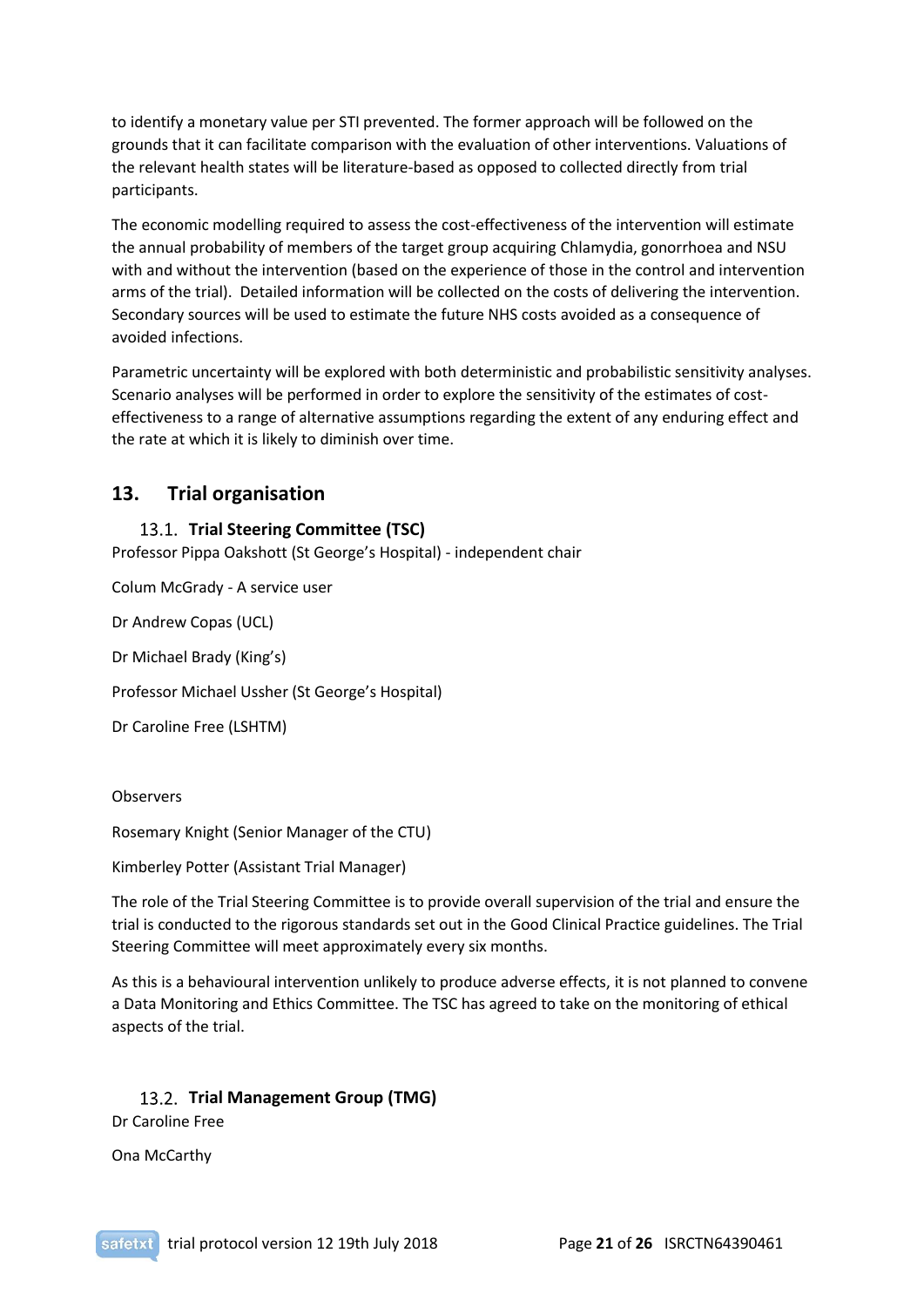Melissa Palmer Kimberley Potter Assistant Trial Manager Lauren Jerome Trial Assistant Irrfan Ahmed Data Manager Rosemary Knight Senior Manager of the CTU

<span id="page-21-0"></span>The TMG will meet fortnightly at the beginning of the trial and then monthly once trial is up and recruiting. All co-applicants will be invited to bi-yearly meetings regarding trial progress.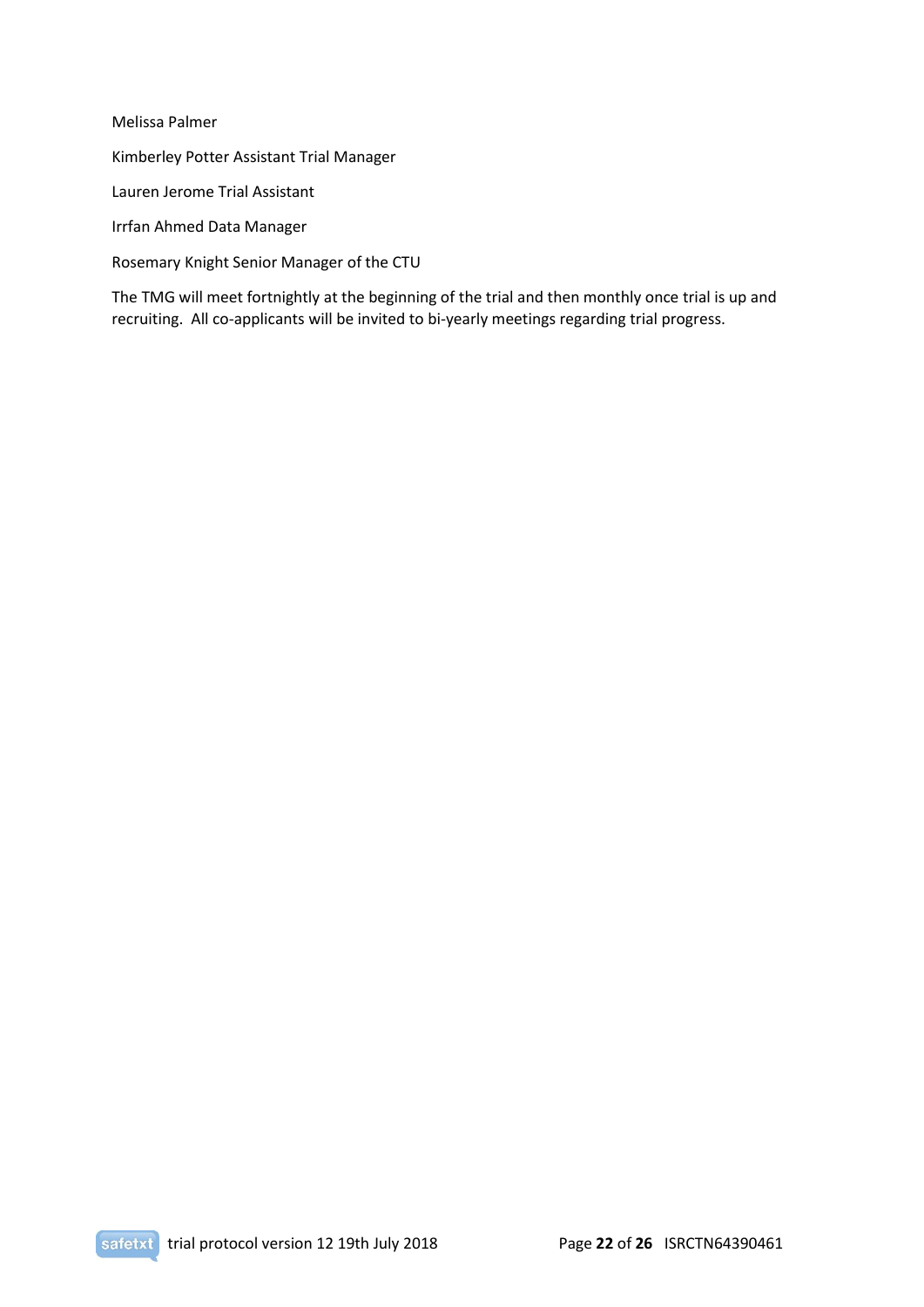# <span id="page-22-0"></span>**14. Appendices**

## **Appendix 1: Acronyms**

<span id="page-22-1"></span>

| <b>BCT</b>     | <b>Behaviour Change Techniques</b>       |
|----------------|------------------------------------------|
| <b>CTU</b>     | <b>Clinical Trials Unit</b>              |
| MG             | <b>Management Group</b>                  |
| <b>MICE</b>    | Multiple Imputation by Chained Equations |
| <b>MSM</b>     | Men who have sex with men                |
| <b>NAAT</b>    | <b>Nucleic Acid Amplification Test</b>   |
| <b>NHS REC</b> | <b>NHR Research Ethics Committee</b>     |
| <b>NSU</b>     | Non-specific urethritis                  |
| <b>QUALYs</b>  | <b>Quality Adjusted Life Years</b>       |
| STI            | Sexually Transmitted Infection           |
| <b>TSC</b>     | <b>Trial Steering Committee</b>          |

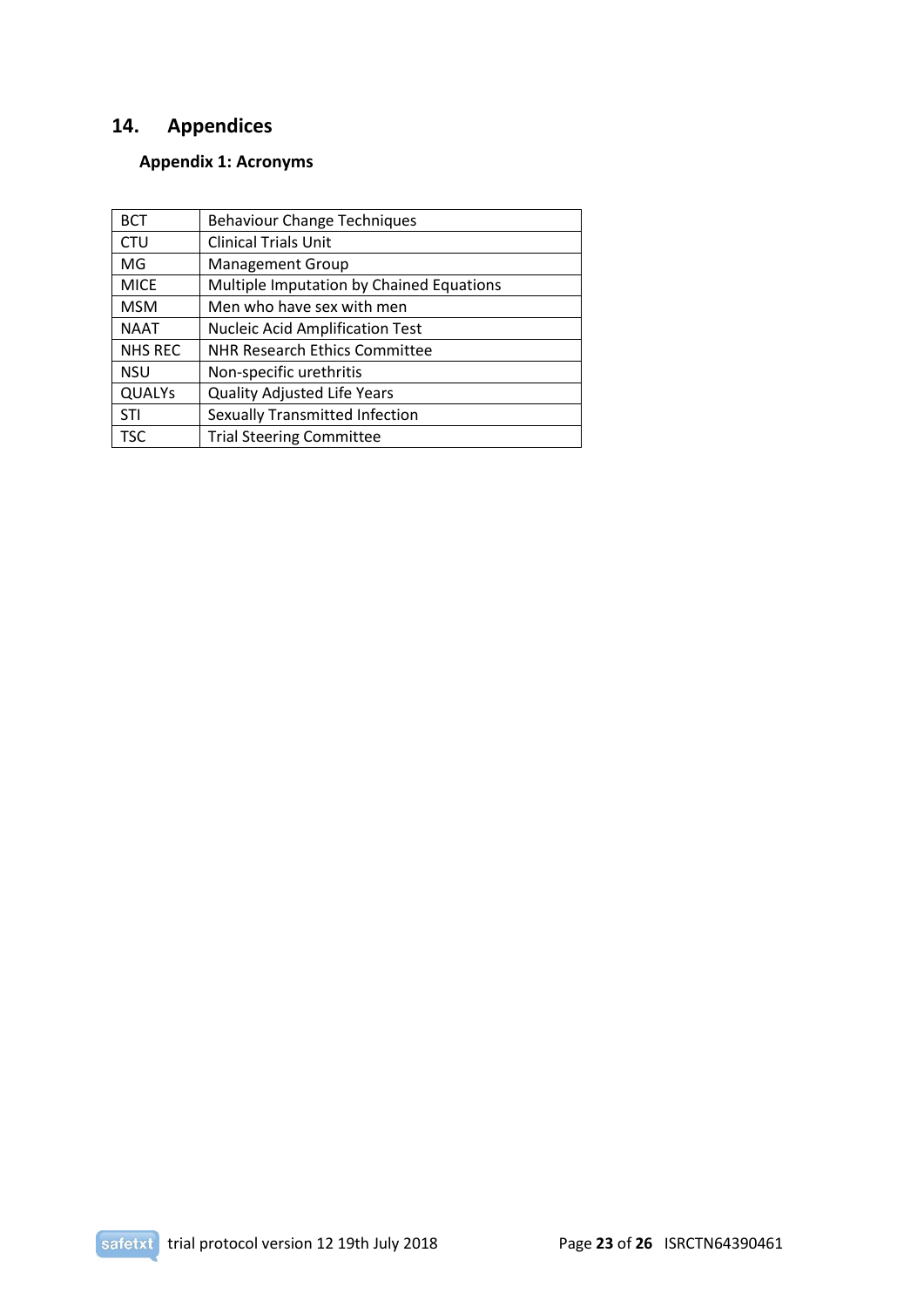## **15. References**

<span id="page-23-0"></span>1. Sonnenberg P, Clifton S, Beddows S, Field N, Soldan K, Tanton C, et al. Prevalence, risk factors, and uptake of interventions for sexually transmitted infections in Britain: findings from the National Surveys of Sexual Attitudes and Lifestyles (Natsal). Lancet. 2013;382(9907):1795-806.

<span id="page-23-1"></span>2. Cates W, Jr., Wasserheit JN. Genital chlamydial infections: epidemiology and reproductive sequelae. Am J Obstet Gynecol. 1991;164(6 Pt 2):1771-81.

<span id="page-23-2"></span>3. Hosenfeld CB, Workowski KA, Berman S, Zaidi A, Dyson J, Mosure D, et al. Repeat infection with Chlamydia and gonorrhea among females: a systematic review of the literature. Sex Transm Dis. 2009;36(8):478-89.

<span id="page-23-3"></span>4. Free C, Roberts IG, Abramsky T, Fitzgerald M, Wensley F. A systematic review of randomised controlled trials of interventions promoting effective condom use. J Epidemiol Community Health. 2011;65(2):100-10.

<span id="page-23-4"></span>5. French RS, Bonell C, Wellings K, Weatherburn P. An exploratory review of HIV prevention mass media campaigns targeting men who have sex with men. BMC Public Health. 2014;14:616.

<span id="page-23-5"></span>6. Estcourt C SL, Mercer CH, Copas A, Muniia P, Rait G, et al. Can accelerated partner therapy (APT) improve outcomes of partner notification for women diagnosed with genital chlamydia in primary care settings: A pilot randomized controlled trial in general practice and community sexual health services. Sexually Transmitted Diseases Conference; Conference start: 20140609 Conference end: 20140612; Atlanta, GA United States2014. p. S32-S3.

<span id="page-23-6"></span>7. Control ECfDPa. Public health benefits of partner notification for sexually transmitted infections and HIV. Stockholm: European Centre for Disease Prevention and Control: 2013.

<span id="page-23-7"></span>8. Free C, Phillips G, Galli L, Watson L, Felix L, Edwards P, et al. The effectiveness of mobilehealth technology-based health behaviour change or disease management interventions for health care consumers: a systematic review. PLoS Med. 2013;10(1):e1001362.

<span id="page-23-14"></span>9. Guerriero C, Cairns J, Roberts I, Rodgers A, Whittaker R, Free C. The cost-effectiveness of smoking cessation support delivered by mobile phone text messaging: Txt2stop. Eur J Health Econ. 2013;14(5):789-97.

<span id="page-23-13"></span>10. Free C MO, French R, Michie S, Wellings K, Bailey K et al. Can text messages delivered to mobile phones increase safer sexual health behaviours in 16-24 year olds in the UK? Intervention development. UK Society for Behavioural Medicine; Nottingham2014.

<span id="page-23-8"></span>11. de Tolly K, Skinner D, Nembaware V, Benjamin P. Investigation into the use of short message services to expand uptake of human immunodeficiency virus testing, and whether content and dosage have impact. Telemed J E Health. 2012;18(1):18-23.

<span id="page-23-9"></span>12. Gold J, Lim MS, Hellard ME, Hocking JS, Keogh L. What's in a message? Delivering sexual health promotion to young people in Australia via text messaging. BMC Public Health. 2010;10:792. 13. Lim MS, Hocking JS, Aitken CK, Fairley CK, Jordan L, Lewis JA, et al. Impact of text and email

<span id="page-23-10"></span>messaging on the sexual health of young people: a randomised controlled trial. J Epidemiol Community Health. 2012;66(1):69-74.

14. Downing SG, Cashman C, McNamee H, Penney D, Russell DB, Hellard ME. Increasing chlamydia test of re-infection rates using SMS reminders and incentives. Sex Transm Infect. 2013;89(1):16-9.

<span id="page-23-11"></span>15. Suffoletto B, Akers A, McGinnis KA, Calabria J, Wiesenfeld HC, Clark DB. A sex risk reduction text-message program for young adult females discharged from the emergency department. J Adolesc Health. 2013;53(3):387-93.

<span id="page-23-12"></span>16. Jones R, Hoover DR, Lacroix LJ. A randomized controlled trial of soap opera videos streamed to smartphones to reduce risk of sexually transmitted human immunodeficiency virus (HIV) in young urban African American women. Nurs Outlook. 2013;61(4):205-15 e3.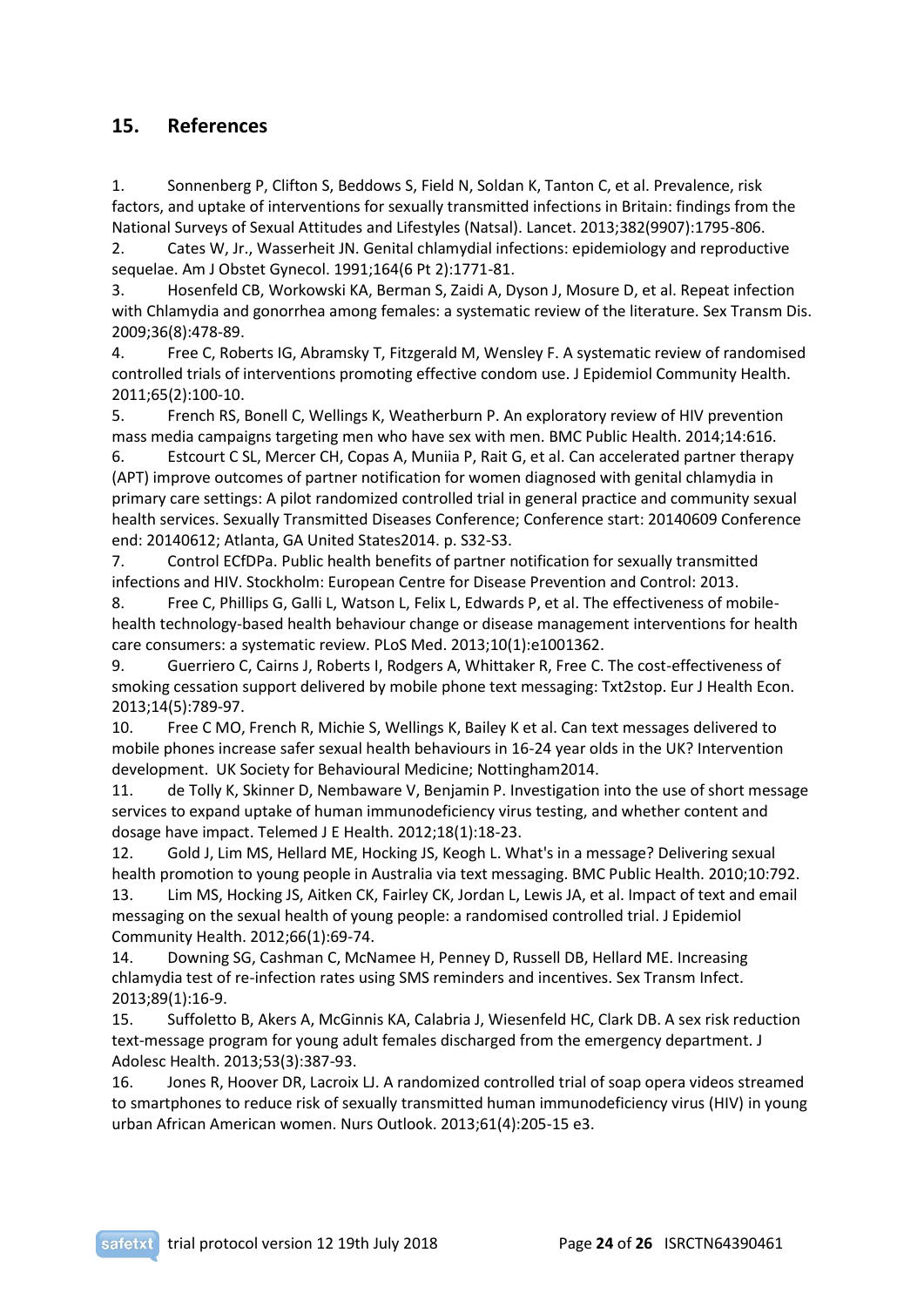<span id="page-24-1"></span>17. Odeny TA, Bailey RC, Bukusi EA, Simoni JM, Tapia KA, Yuhas K, et al. Effect of text messaging to deter early resumption of sexual activity after male circumcision for HIV prevention: a randomized controlled trial. J Acquir Immune Defic Syndr. 2014;65(2):e50-7.

<span id="page-24-0"></span>18. Field N, Mercer CH, Sonnenberg P, Tanton C, Clifton S, Mitchell KR, et al. Associations between health and sexual lifestyles in Britain: findings from the third National Survey of Sexual Attitudes and Lifestyles (Natsal-3). Lancet. 2013;382(9907):1830-44.

<span id="page-24-2"></span>19. Michie S, Richardson M, Johnston M, Abraham C, Francis J, Hardeman W, et al. The behavior change technique taxonomy (v1) of 93 hierarchically clustered techniques: building an international consensus for the reporting of behavior change interventions. Ann Behav Med. 2013;46(1):81-95.

<span id="page-24-3"></span>20. French R MO, Baraitser P, Wellings K, Bailey J, Free C. Young people's views and experiences of a mobile phone texting intervention to promote safer sex behaviour. UK Society of Behavioural Medicine; Nottingham2014.

<span id="page-24-4"></span>21. Thomas N, Murray E, Rogstad KE. Confidentiality is essential if young people are to access sexual health services. Int J STD AIDS. 2006;17(8):525-9.

<span id="page-24-5"></span>22. M. W. The concepts and prinicples of equity and health. Copenhagen: World Health Organisation Regional Office for Europe: 1990.

<span id="page-24-6"></span>23. Huber M SA, Wahlbeck K, Tamsma N, Torres F, Jelfs E, et al. Quality in and equality of access to health care services. European Commission: 2008.

<span id="page-24-7"></span>24. Marston C, King E. Factors that shape young people's sexual behaviour: a systematic review. Lancet. 2006;368(9547):1581-6.

<span id="page-24-8"></span>25. Alexander S, Ison C, Parry J, Llewellyn C, Wayal S, Richardson D, et al. Self-taken pharyngeal and rectal swabs are appropriate for the detection of Chlamydia trachomatis and Neisseria gonorrhoeae in asymptomatic men who have sex with men. Sex Transm Infect. 2008;84(6):488-92.

<span id="page-24-9"></span>26. Fisher T DC, Yarber W, Davis S. Handbook of Sexuality-Related Measures. 3rd Edition ed. New York: Routledge; 2010.

<span id="page-24-10"></span>27. Crosby RA, Salazar LF, Yarber WL, Sanders SA, Graham CA, Head S, et al. A theory-based approach to understanding condom errors and problems reported by men attending an STI clinic. AIDS Behav. 2008;12(3):412-8.

<span id="page-24-11"></span>28. Catania JA, Coates TJ, Stall R, Turner H, Peterson J, Hearst N, et al. Prevalence of AIDSrelated risk factors and condom use in the United States. Science. 1992;258(5085):1101-6.

<span id="page-24-12"></span>29. Hoffman S, Beckford Jarrett ST, Kelvin EA, Wallace SA, Augenbraun M, Hogben M, et al. HIV and sexually transmitted infection risk behaviors and beliefs among Black West Indian immigrants and US-born Blacks. Am J Public Health. 2008;98(11):2042-50.

<span id="page-24-13"></span>30. Sterne JA, White IR, Carlin JB, Spratt M, Royston P, Kenward MG, et al. Multiple imputation for missing data in epidemiological and clinical research: potential and pitfalls. BMJ. 2009;338:b2393.

<span id="page-24-14"></span>31. Free C, Knight R, Robertson S, Whittaker R, Edwards P, Zhou W, et al. Smoking cessation support delivered via mobile phone text messaging (txt2stop): a single-blind, randomised trial. Lancet. 2011;378(9785):49-55.

<span id="page-24-15"></span>32. Rabe-Hesketh S, Skrondal A. Classical latent variable models for medical research. Stat Methods Med Res. 2008;17(1):5-32.

<span id="page-24-16"></span>33. Ten Have TR, Joffe MM. A review of causal estimation of effects in mediation analyses. Stat Methods Med Res. 2012;21(1):77-107.

<span id="page-24-17"></span>34. Bailey JV, Pavlou M, Copas A, McCarthy O, Carswell K, Rait G, et al. The Sexunzipped trial: optimizing the design of online randomized controlled trials. J Med Internet Res. 2013;15(12):e278. 35. Data Protection Act. 1998.

<span id="page-24-19"></span><span id="page-24-18"></span>36. Focus on prevention;HIV and other secually transmitted infections in the United Kingdom 2003. London: Health Protection Agency, 2004.

<span id="page-24-20"></span>37. North West Public Health Observatory. Counting the costs: Economics of sexually transmitted infections. Liverpool: North West Public Health Observatory and Health Protection Agency: 2005.